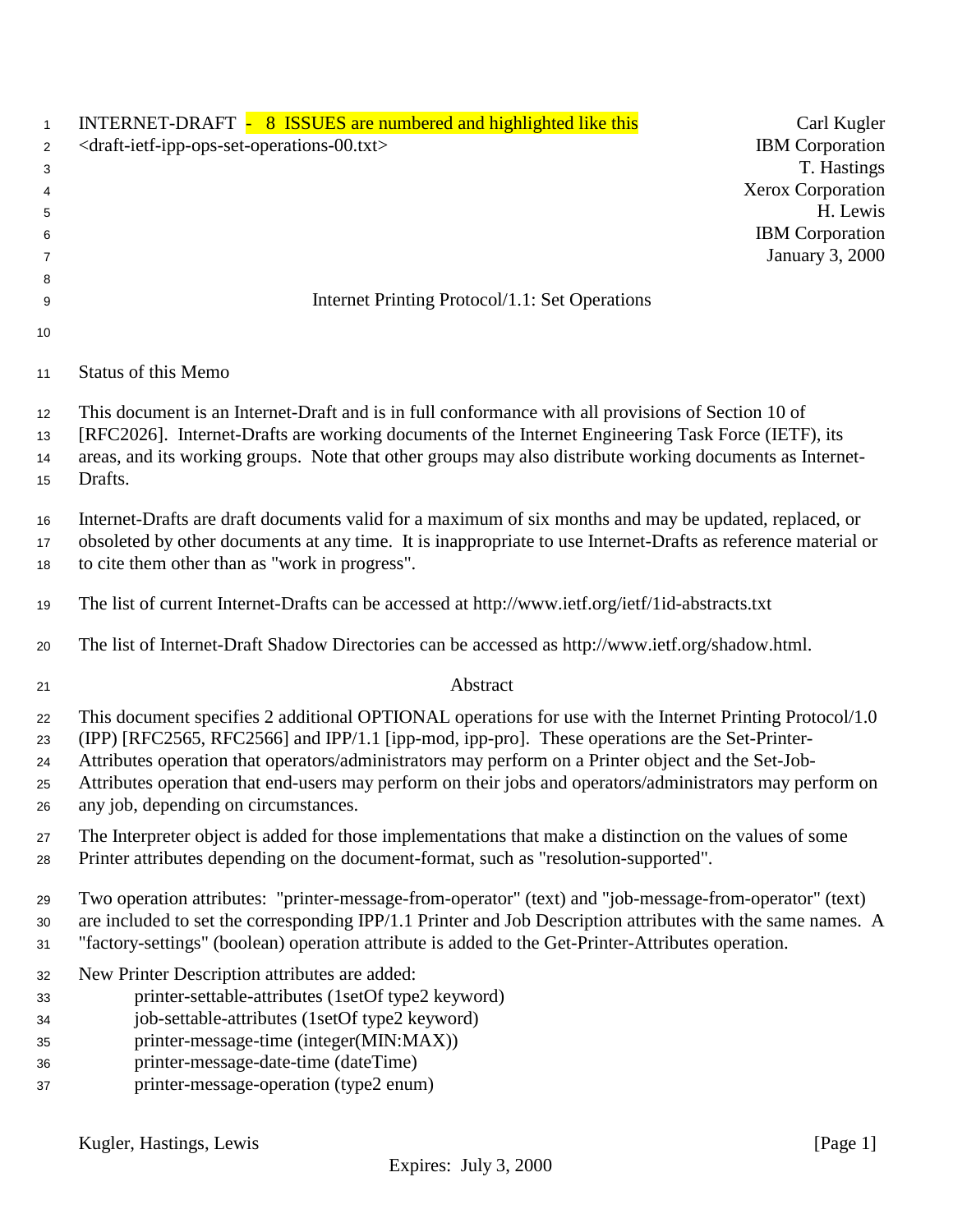A new status code is added: 'client-error-attributes-not-settable'.

Finally, the 'not-settable' out-of-band attribute value is added for use with the Set-Printer-Attributes and

Set-Job-Attributes operations.

 The scope of IPP, is characterized in RFC2526 "Design Goals for an Internet Printing Protocol". It is not the intent of this document to revise or clarify this scope or conjecture as to the degree of industry adoption or trends related to IPP within printing systems. It is the intent of this document to extend the original set of operations - in a similar fashion to the Set1 extensions which referred to IPP/1.0 and were later incorporated into IPP/1.1.

This document is intended for registration following the registration procedures of IPP/1.0 [RFC2566] and

IPP/1.1 [ipp-mod]. This version contains only the Set-Printer-Attributes and Set-Job-Attributes operations

which have been removed from the Set2 operation document so that t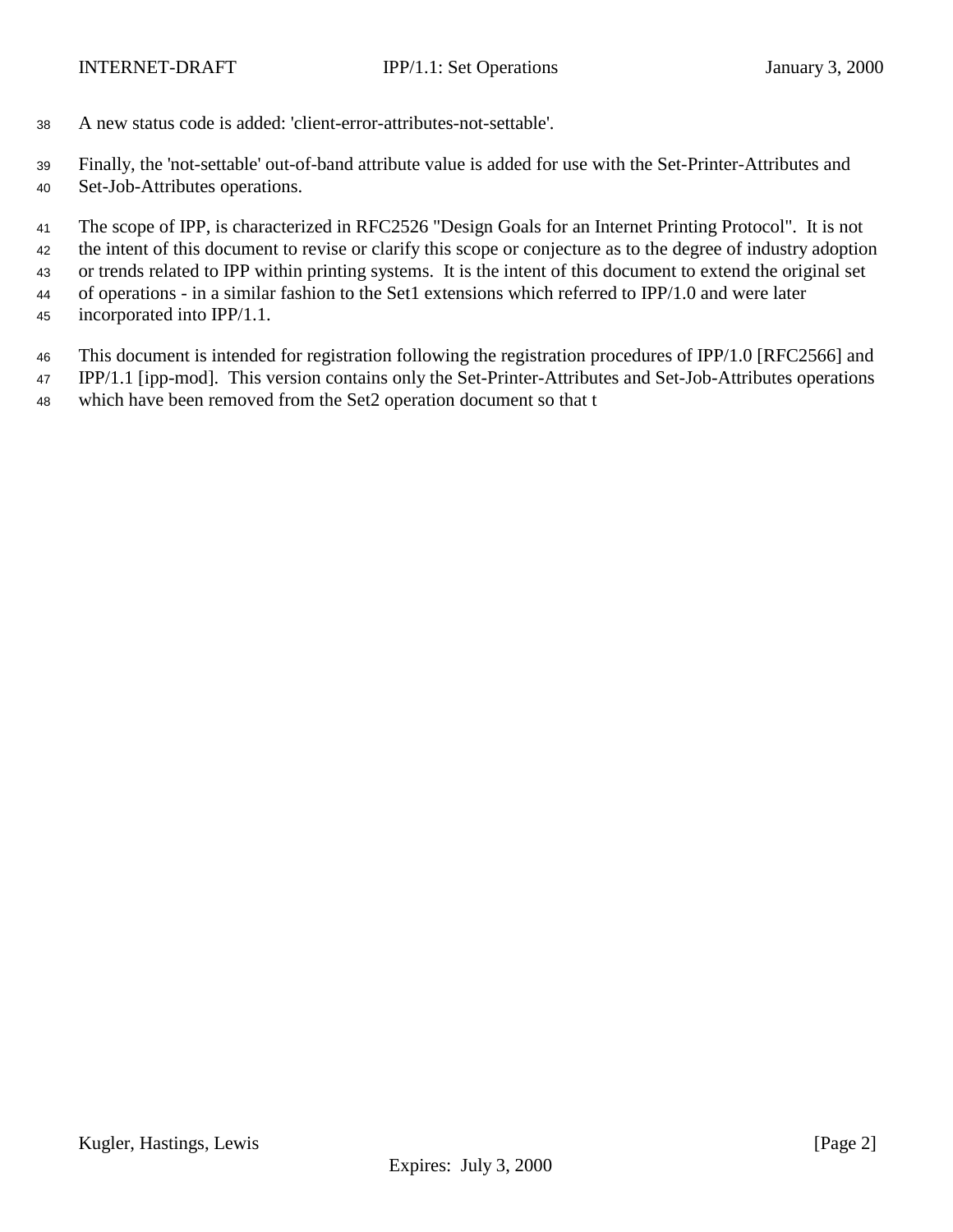The full set of IPP documents includes:

- Design Goals for an Internet Printing Protocol [RFC2567]
- Rationale for the Structure and Model and Protocol for the Internet Printing Protocol [RFC2568]
- Internet Printing Protocol/1.1: Model and Semantics (this document)
- Internet Printing Protocol/1.1: Encoding and Transport [IPP-PRO]
- Internet Printing Protocol/1.1: Implementer's Guide [IPP-IIG]
- Mapping between LPD and IPP Protocols [RFC2569]

 The "Design Goals for an Internet Printing Protocol" document takes a broad look at distributed printing functionality, and it enumerates real-life scenarios that help to clarify the features that need to be included in a printing protocol for the Internet. It identifies requirements for three types of users: end users, operators, and administrators. It calls out a subset of end user requirements that are satisfied in IPP/1.0. A few OPTIONAL operator operations have been added to IPP/1.1.

 The "Rationale for the Structure and Model and Protocol for the Internet Printing Protocol" document describes IPP from a high level view, defines a roadmap for the various documents that form the suite of IPP specification documents, and gives background and rationale for the IETF working group's major decisions.

 The "Internet Printing Protocol/1.1: Encoding and Transport" document is a formal mapping of the abstract operations and attributes defined in the model document onto HTTP/1.1 [RFC2616]. It defines the encoding rules for a new Internet MIME media type called "application/ipp". This document also defines the rules for transporting over HTTP a message body whose Content-Type is "application/ipp". This document defines a new scheme named 'ipp' for identifying IPP printers and jobs.

The "Internet Printing Protocol/1.1: Implementer's Guide" document gives insight and advice to

 implementers of IPP clients and IPP objects. It is intended to help them understand IPP/1.1 and some of the considerations that may assist them in the design of their client and/or IPP object implementations. For

example, a typical order of processing requests is given, including error checking. Motivation for some of

the specification decisions is also included.

 The "Mapping between LPD and IPP Protocols" document gives some advice to implementers of gateways between IPP and LPD (Line Printer Daemon) implementations.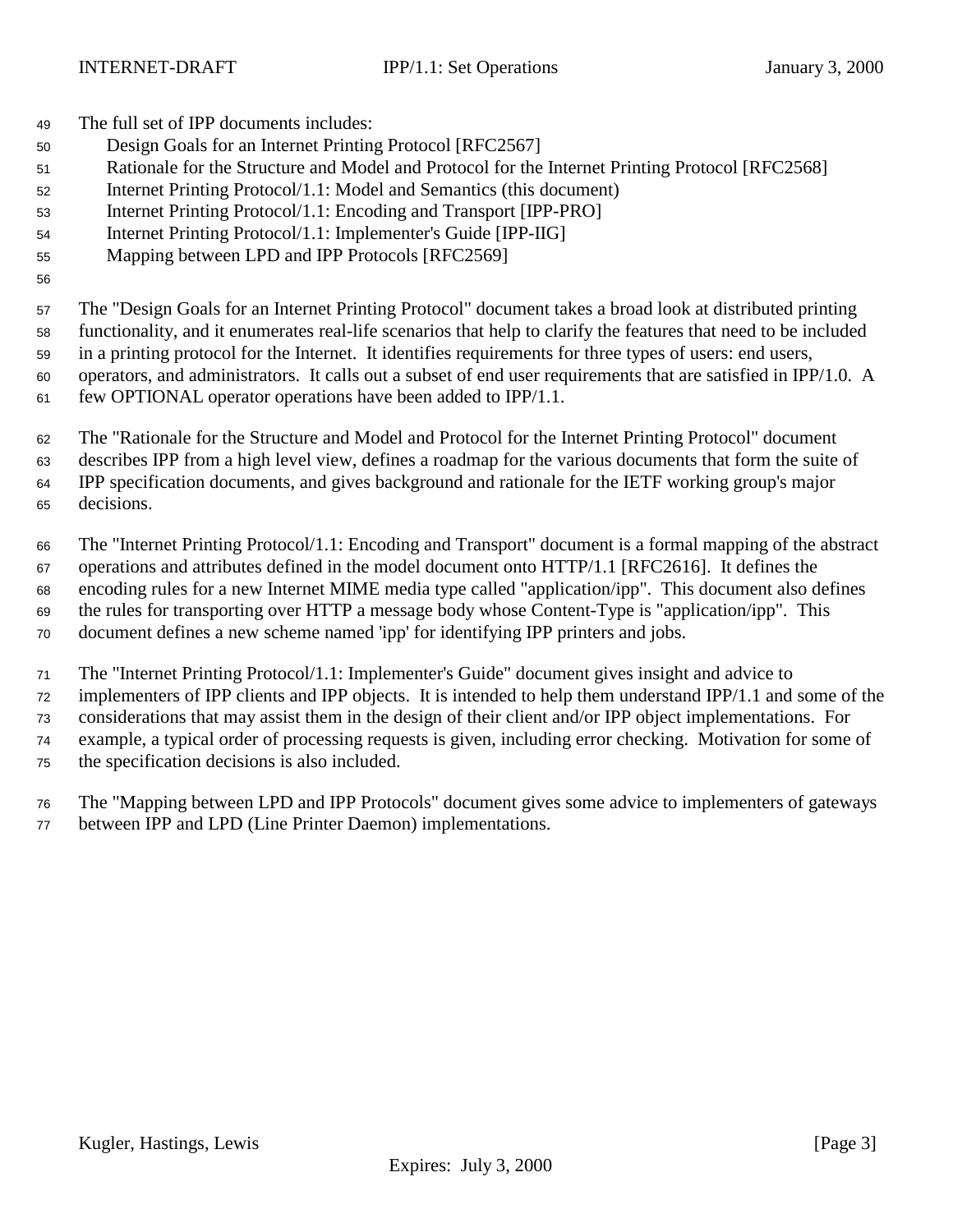| 78  |                 | <b>Table of Contents</b>                                                              |  |
|-----|-----------------|---------------------------------------------------------------------------------------|--|
| 79  | $\mathbf{1}$    |                                                                                       |  |
| 80  | 2               |                                                                                       |  |
| 81  | 2.1             |                                                                                       |  |
| 82  | 2.2             |                                                                                       |  |
|     |                 |                                                                                       |  |
| 83  | 3               |                                                                                       |  |
| 84  | 4               |                                                                                       |  |
| 85  | 4.1             |                                                                                       |  |
| 86  | 5               |                                                                                       |  |
| 87  | 5.1             |                                                                                       |  |
| 88  | 5.2             |                                                                                       |  |
| 89  | 5.3             | "factory-settings" (boolean) - new operation attribute for Get-Printer-Attributes: 10 |  |
| 90  | 6               |                                                                                       |  |
| 91  | 6.1             |                                                                                       |  |
| 92  | 6.2             |                                                                                       |  |
| 93  | 6.3             |                                                                                       |  |
| 94  | 6.4             |                                                                                       |  |
| 95  | 6.5             |                                                                                       |  |
| 96  | 7               |                                                                                       |  |
| 97  | 7.1             |                                                                                       |  |
| 98  | 8               |                                                                                       |  |
| 99  | 8.1             |                                                                                       |  |
| 100 | 9               |                                                                                       |  |
| 101 | 9.1             |                                                                                       |  |
| 102 |                 | 9.1.1                                                                                 |  |
| 103 |                 | 9.1.2                                                                                 |  |
| 104 |                 | 9.1.3                                                                                 |  |
| 105 | 9.2             |                                                                                       |  |
| 106 |                 | 9.2.1                                                                                 |  |
| 107 |                 | 9.2.2                                                                                 |  |
| 108 |                 | 9.2.3                                                                                 |  |
| 109 | 10 <sup>1</sup> |                                                                                       |  |
| 110 |                 |                                                                                       |  |
| 111 |                 |                                                                                       |  |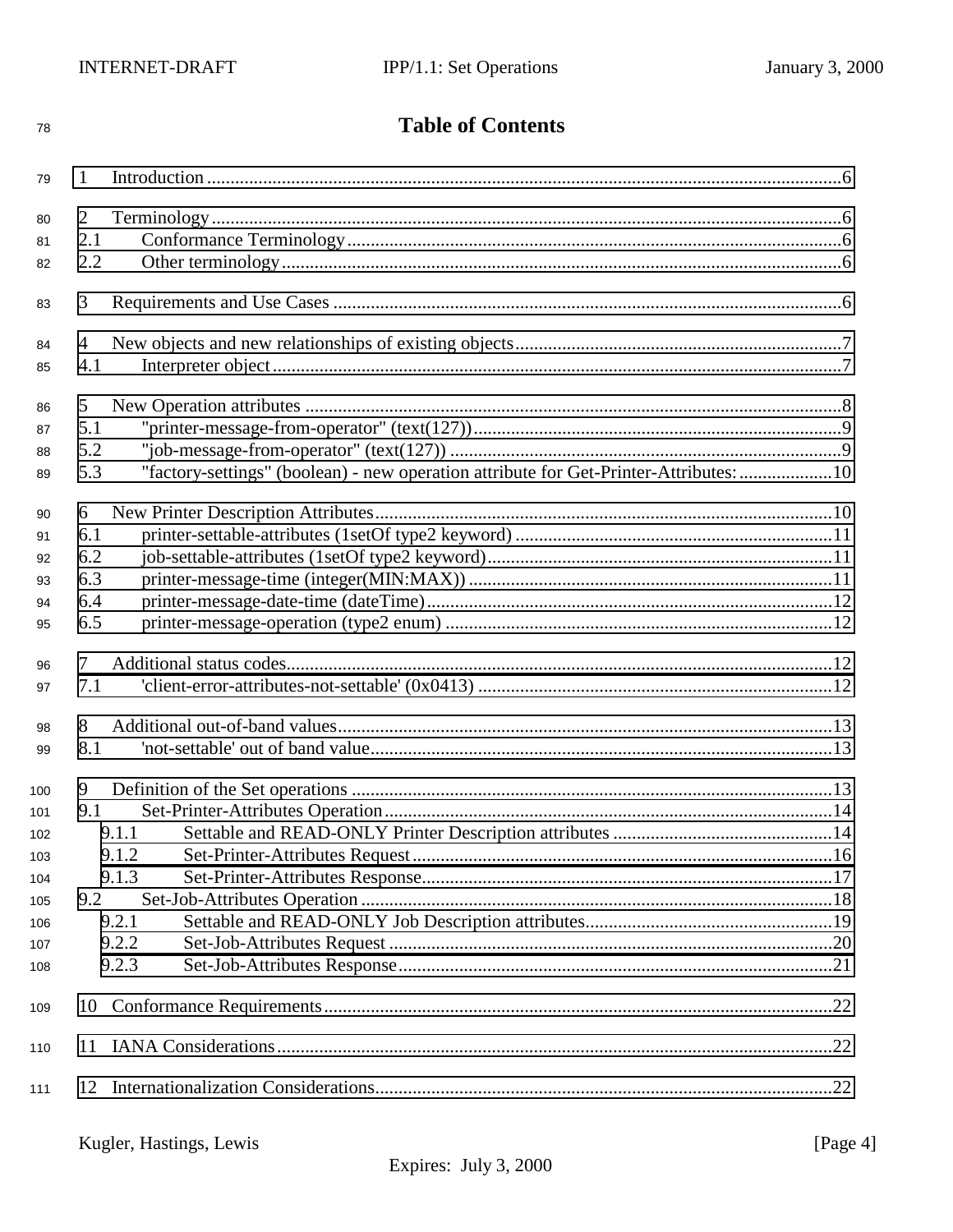| 115<br>116 | 16.1 Changes to the December 8, 1999 version to make the January 4, 2000 version24 |  |
|------------|------------------------------------------------------------------------------------|--|
| 117<br>118 |                                                                                    |  |
| 119<br>120 | <b>List of Tables</b>                                                              |  |
| 121        |                                                                                    |  |

Kugler, Hastings, Lewis [Page 5] Expires: July 3, 2000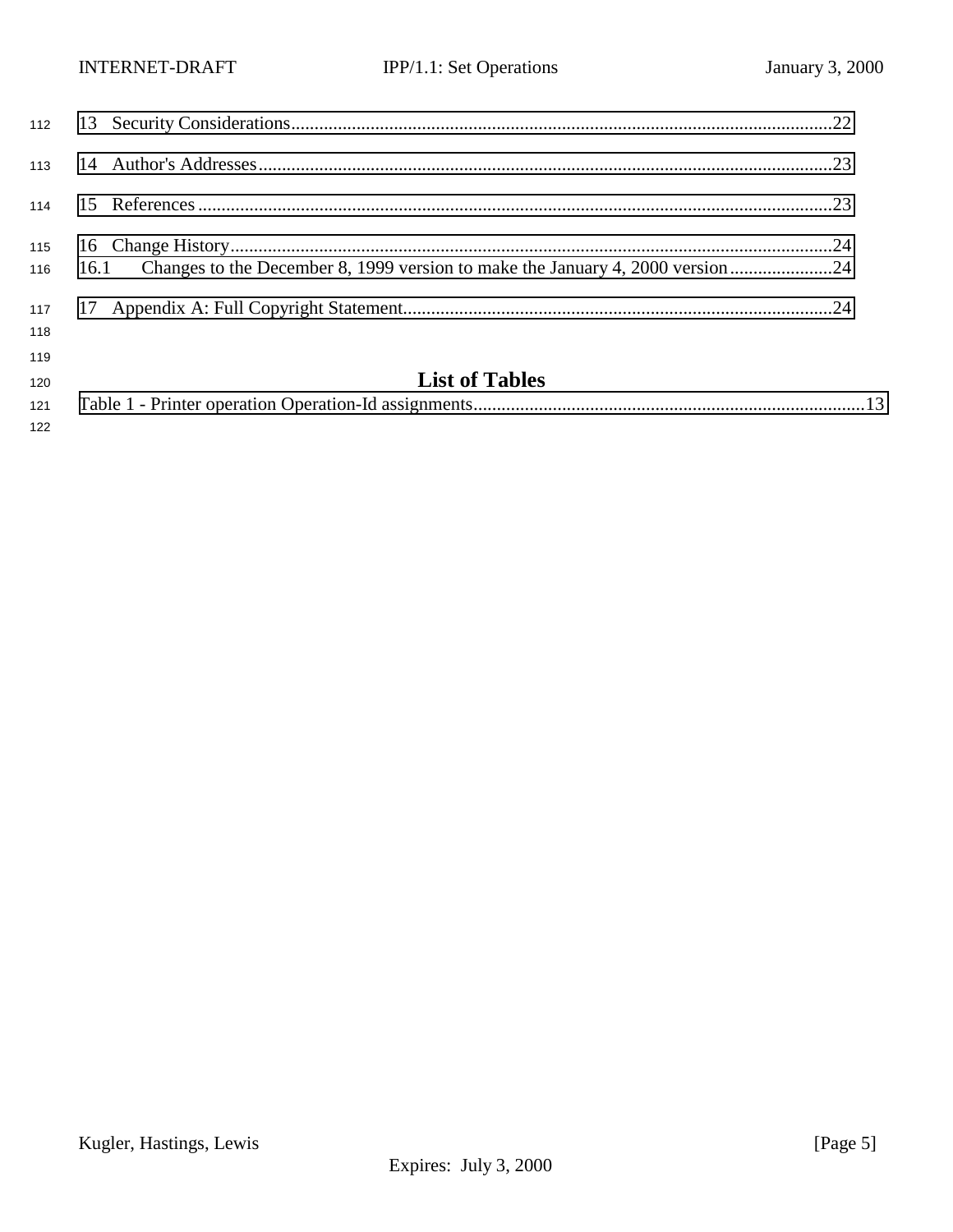<span id="page-5-0"></span>

## 1 Introduction

 The Internet Printing Protocol (IPP) is an application level protocol that can be used for distributed printing using Internet tools and technologies. IPP version 1.1 (IPP/1.1) focuses on end user functionality with a few administrative operations included. This document defines additional OPTIONAL end user, operator, and administrator Set-Job-Attributes and Set-Printer-Attributes operations used to modify Job objects and Printer objects. This document is a registration proposal for an extension to IPP/1.0 and IPP/1.1 following the registration procedures in those documents.

- 2 Terminology
- This section defines terminology used throughout this document.
- 2.1 Conformance Terminology

Capitalized terms, such as MUST, MUST NOT, REQUIRED, SHOULD, SHOULD NOT, MAY, NEED

NOT, and OPTIONAL, have special meaning relating to conformance. These terms are defined in [ipp-

mod] section 12.1 on conformance terminology, most of which is taken from RFC 2119 [RFC2119].

- The following specialization of these terms apply to this document:
- REQUIRED: if an implementation supports the extensions described in this document, it MUST support a REQUIRED feature.
- OPTIONAL: if an implementation supports the extensions described in this document, it MAY support an OPTIONAL feature.
- 2.2 Other terminology

 This document uses terms such as "attributes", "keywords", and "support". These terms have special meaning and are defined in the model terminology [ipp-mod] section 12.2.

- **IPP Printer object (or Printer for short)** a software abstraction defined by [ipp-mod].
- 3 Requirements and Use Cases
- The following requirements and usage cover only the Set operations.
- 1. The end-user and the operator need a way to modify a Job that is in the 'pending' or 'pending-held' state.
- Usage: The end-user discovers that he/she forgot to include a print instruction, such as "finishings" = 'staple' after submitting a job. Rather than canceling the job and resubmitting it to the same Printer, the end-user is able to modify the job on the Printer.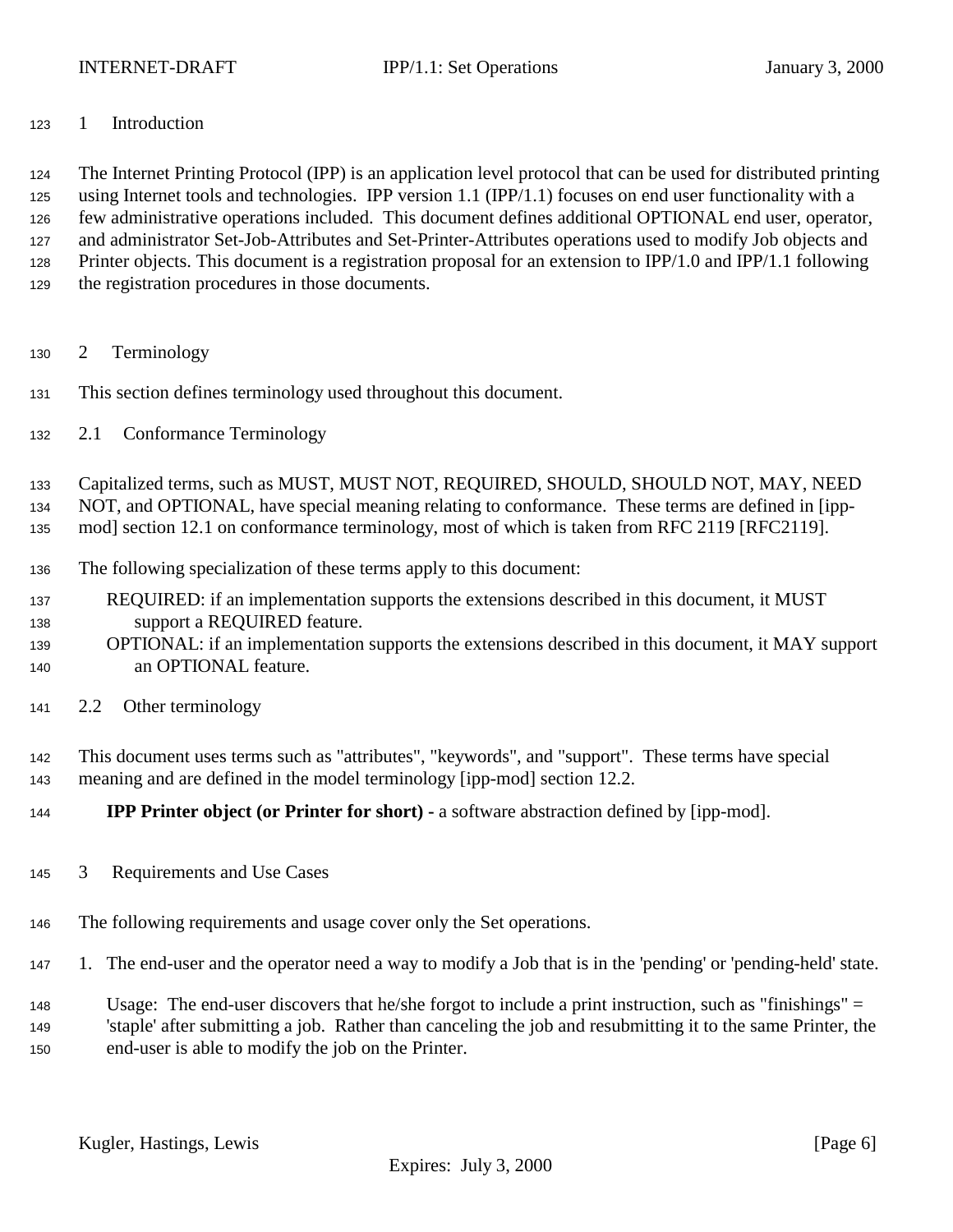- <span id="page-6-0"></span> The operator needs to modify a job because it is requesting a particular kind of media for which there is no more, but the policy is to print the job on a comparable medium.
- 2. The system administrator needs a way to re-configure or change the policy of the IPP Printer remotely.
- Usage: The system administrator is adding additional media to the supported media list.

 The system administrator is reducing the capability of the IPP Printer by removing one of the operations from the supported operations list, such as Cancel-Job, because the policy is to run the IPP Printer like a public FAX.

- The system administrator is remotely configuring the Printer after installing it, and so is replacing the Printer Description attributes that have the out-of-band 'no-value' value with the proper values.
- 4 New objects and new relationships of existing objects
- This section defines the new Interpreter object.
- 4.1 Interpreter object

 The Interpreter object models the document format interpreters that are contained in the Printer object. The purpose of the Interpreter object is to model those Printer attributes whose value depends on which interpreter is being used to process the document. Depending on implementation, the Printer object attributes whose values ("xxx-supported" and "xxx-default") depend on the interpreter, i.e., on the "document-format" of the document being processed, are considered to be Interpreter object attributes instead. A Get-Printer-Attributes operation returns Printer and Interpreter attributes as specified in the "requested-attributes" operation attribute supplied by the client. Depending on the value of the "document- format" attribute supplied by the client in the Get-Printer-Attributes request (or the "document-format-default", if the client omits the "document-format" attribute), selects the corresponding Interpreter object.

 If an implementation does not make a distinction on the values of Printer attributes by document format for purposes of job validation (see [ipp-mod] Get-Printer-Attributes), there is no need to implement or support the Interpreter object. The Interpreter object is introduced to provide a means to model an implementation in which some attributes do depend on the document format. Those attributes are then sub-classed to be Interpreter object attributes.

 Note: the addition of the Interpreter object is completely compatible with IPP/1.0 and IPP/1.1 (see the description of the "document-format" operation attribute in [ipp-mod] section 3.2.5.1 Get-Printer-Attributes request). The protocol and semantics are the same whether or not the Interpreter object is used to distinguish attributes that depend on the "document-format". Consequently, there is no "interpreters- supported" Printer Description attribute. In order to determine which Interpreter objects there MAY be, the client can request the values of the Printer's "document-format-supported" attribute.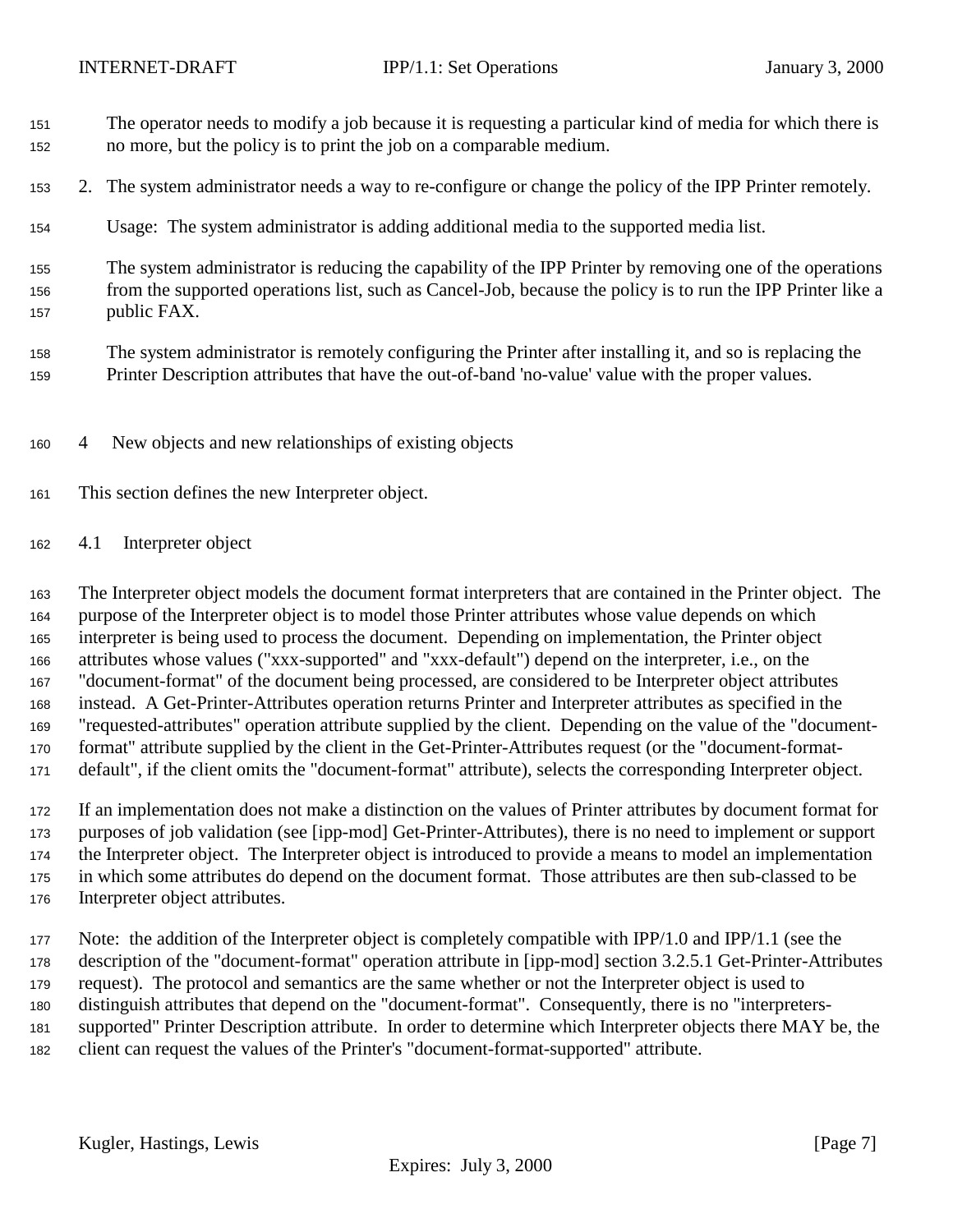<span id="page-7-0"></span>

 Note: The Interpreter object is really a sub-class of the Printer object, rather than being a full fledged object in the sense that the Job and Printer objects are. There are no operations defined solely for the Interpreter object. The Get-Printer-Attributes and Set-Printer-Attributes operations operate on the Interpreter object if the implementation has the concept of an Interpreter object. However, if the IPP Printer implementation does not contain Interpreter objects, the same Interpreter object attributes are considered Printer object attributes, instead.

<sup>189</sup> ISSUE 01 - Is there a better way to model the Printer attributes that depend on the interpreter (that is still 190 compatible with IPP/1.1)? It should be clear to the operator whether the Set-Printer-Attributes operation is 191 affecting all interpreters or just the one specified by the "document-format" operation attribute (or its <sup>192</sup> default)? There have been suggestions to have "xxx-exceptions" (collection) Printer Description attributes 193 where "xxx" is the document-format that indicate for each interpreter explicitly which Printer attributes are <sup>194</sup> specialized for it. For example: "application-postscript-exceptions" (collection) and "application-vnd-hp-195 pcl-exceptions (collection). Or have a "set-all-interpreters" (boolean) Set-Printer-Attributes operation 196 attribute that sets all interpreters.

<sup>197</sup> *Note: The interaction of the Set operations and fan-out and fan-in will be defined in the Set2 document,* <sup>198</sup> *rather than this document.*

## <sup>199</sup> 5 New Operation attributes

<sup>200</sup> This section defines new operation attributes for use with the IPP/1.1 and the Set operations as shown in <sup>201</sup> Table 1..

| Operation              | "printer-message-from- | "job-message-from- | "factory-settings" |
|------------------------|------------------------|--------------------|--------------------|
|                        | operator"              | operator"          |                    |
| Print-Job              | no                     | no                 | no                 |
| Print-URI              | no                     | no                 | no                 |
| Validate-Job           | no                     | no                 | no                 |
| Create-Job             | no                     | no                 | no                 |
| Get-Printer-Attributes | yes                    | no                 | yes                |
| Set-Printer-Attributes | no                     | no                 | no                 |
| Get-Jobs               | no                     | no                 | no                 |
| Pause-Printer          | yes                    | no                 | no                 |
| <b>Resume-Printer</b>  | yes                    | no                 | no                 |
| Purge-Jobs             | yes                    | no                 | no                 |
| Send-Document          | no                     | no                 | no                 |
| Send-URI               | no                     | no                 | no                 |
| Cancel-Job             | no                     | yes                | no                 |
| Get-Job-Attributes     | no                     | yes                | no                 |
| Set-Job-Attributes     | no                     | no                 | no                 |
| Hold-Job               | no                     | yes                | no                 |

## <sup>202</sup> **Table 1 - Operation Attribute Usage**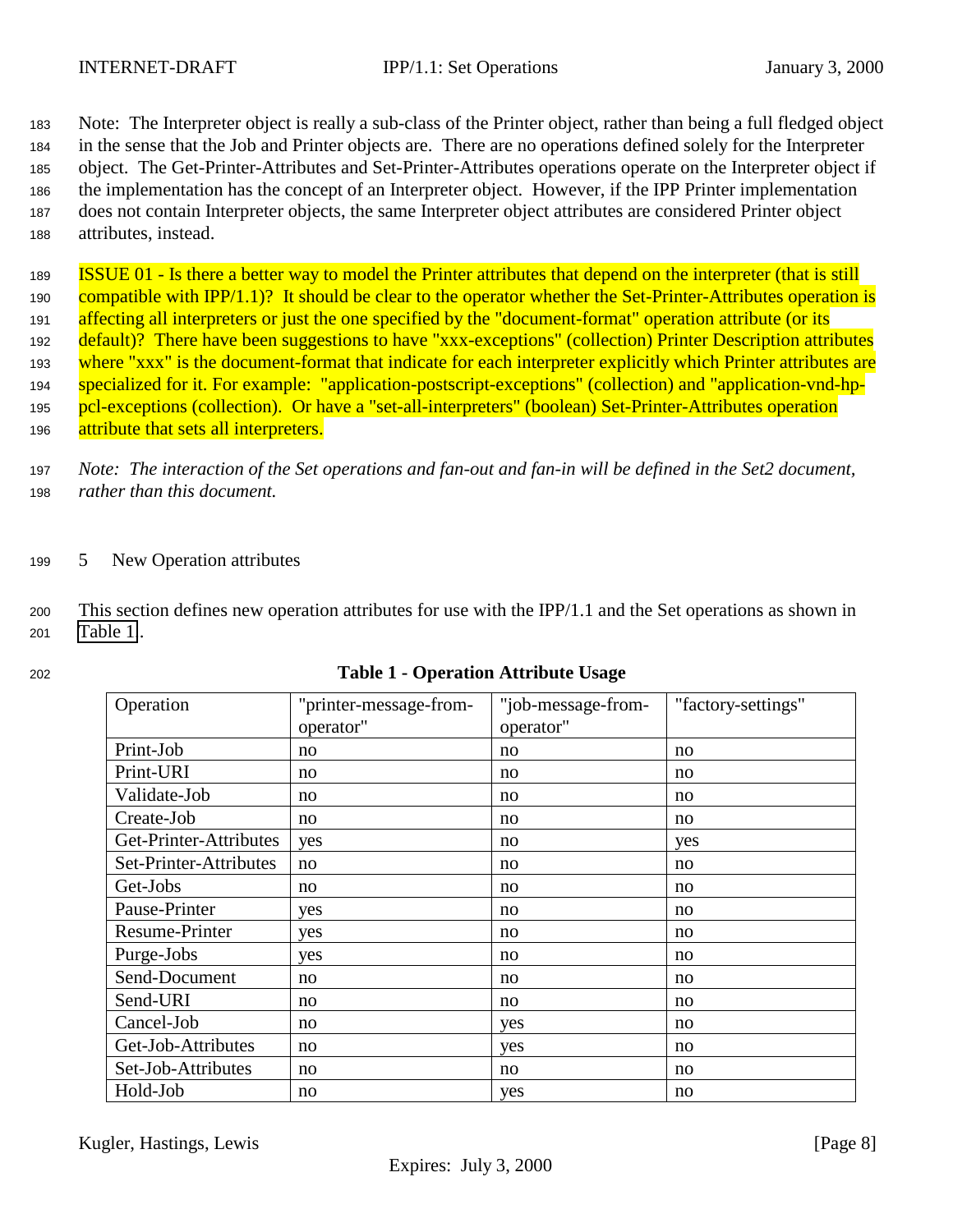<span id="page-8-0"></span>

| Pelease-Jul                       | no<br>___ | yes | no<br>__ |
|-----------------------------------|-----------|-----|----------|
| D<br>t-Job<br>Restar <sup>*</sup> | no        | yes | no       |

# 5.1 "printer-message-from-operator" (text(127))

 The client OPTIONALLY supplies this attribute. The Printer object SHOULD supports this operation attribute if it supports the corresponding Printer Description attribute. The value of this attribute is a message from the operator about the Printer object on which the operator is performing the operation. If this operation attribute is supported, the Printer copies the value to its "printer-message-from-operator" Printer Description attribute (see [ipp-mod] section 4.4.25). In addition, the Printer automatically copies:

- 1. the value of its "printer-up-time" attribute (see [ipp-mod] section 4.4.29) to its "printer-message-time" attribute,
- 2. the value of its printer-current-time" (dateTime) attribute (see [ipp-mod] section 4.4.30) to its "printer-message-date-time" attribute, if supported, and
- 3. the value of the operation-id value of this operation (see [ipp-mod] section 4.4.15) to its "printer-message-operation" attribute.

 If the client omits this operation attribute, the Printer does not change the value of its "printer-message- from-operator", "printer-message-time", "printer-message-time", and "printer-message-operation" Printer Description attributes.

 If the client supplies this attribute with a zero-length text value or with a value consisting solely of white space, the Printer copies that value as any other value to the Printer's "printer-message-from-operator" and sets the "printer-message-time", "printer-message-date-time", and "printer-message-operation" attributes. Supplying such a value is the way that the operator indicates that there is no longer a printer message from the operator (rather than using the "out-of-band" 'no-value' value).

 The "printer-message-from-operator" operation attribute MUST NOT be supported as an operation attribute for the Set-Printer-Attributes operation. If the operator wants to set the Printer's "printer-message-from- operator" Printer Description attribute when issuing the Set-Printer-Attributes operation, the client supplies the "printer-message-from-operator" explicitly with its new value as one of the Printer Description attributes in Group 2 in the request. The Printer also updates its "printer-message-time", "printer-message- date-time", and "printer-message-operation" Printer Description attributes. If the client does not explicitly supply the "printer-message-from-operator" with its new value, the Printer leaves the value of the Printer's "printer-message-from-operator" Printer Description attribute unchanged.

5.2 "job-message-from-operator" (text(127))

 The client OPTIONALLY supplies this attribute. The Printer object SHOULD supports this operation attribute if it supports the corresponding Job Description attribute. The value of this attribute is a message from the operator about the Job object on which the operator has just performed an operation. If supported,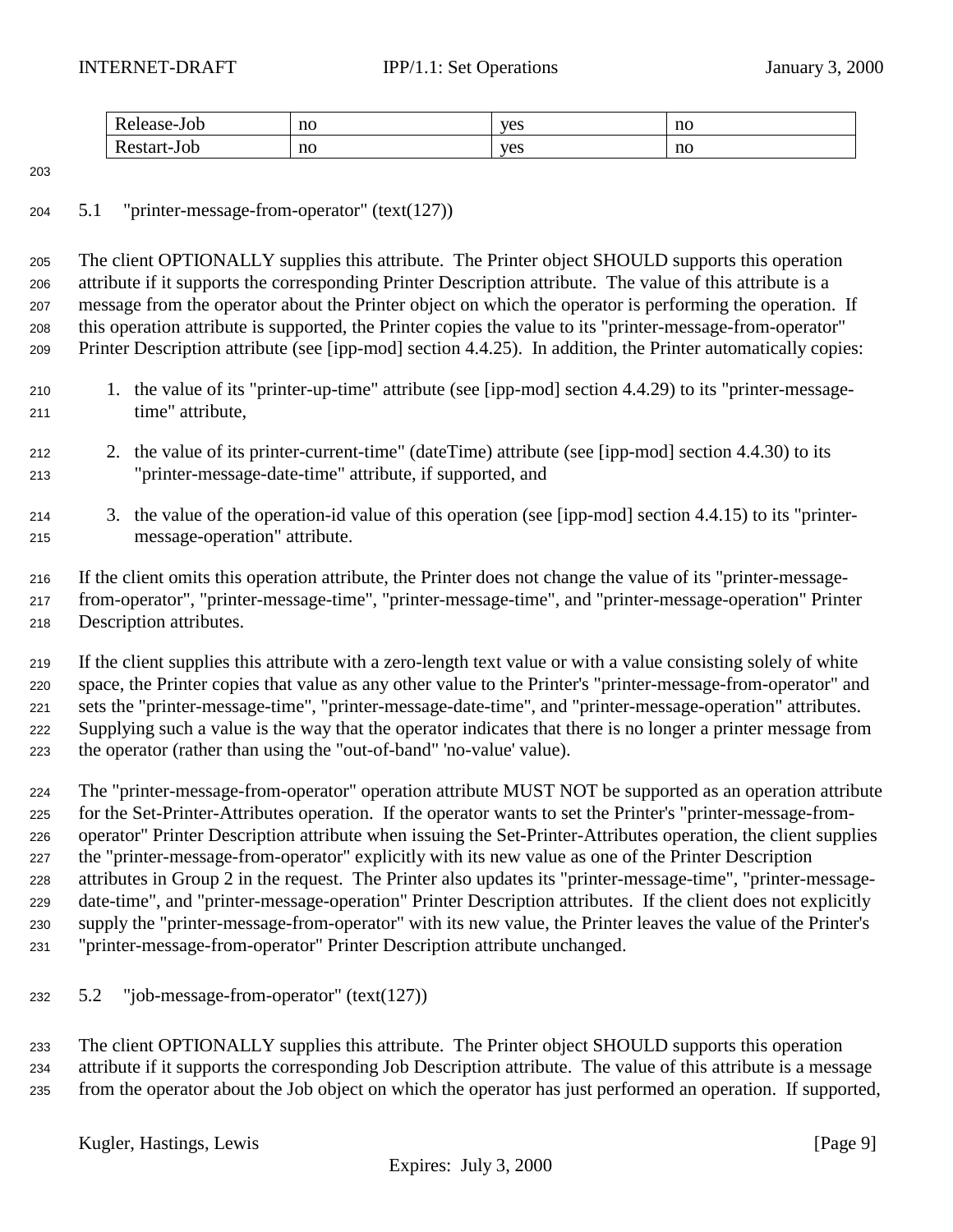<span id="page-9-0"></span> the Printer copies the value to the Job's "job-message-from-operator" Job Description attribute (see [ipp-mod] section 4.3.16).

 If the client omits this attribute, the Printer does not change the value of its "printer-message-from-operator" Job Description attribute.

 If the client supplies this attribute with a zero-length text value or with a value consisting solely of white space, the Printer copies that value as any other value to the job's "job-message-from-operator". Supplying such a value is the way that the operator indicates that there is no longer a job message from the operator (rather than using the "out-of-band" 'no-value' value).

 Note: There are no corresponding 'job-message-time", "job-message-date-time", and "job-message-operation" Job Description attributes, since the usual lifetime of a job is limited.

 The "job-message-from-operator" operation attribute MUST NOT be supported as an operation attribute for the Set-Job-Attributes operation. If the operator wants to set the Job's "job-message-from-operator" Job Description attribute when issuing the Set-Job-Attributes operation, the client supplies the "job-message- from-operator" with its new value as one of the Job Description attributes in Group 2 in the request. Otherwise, the Printer leaves the value of the Job's "job-message-from-operator" Job Description attribute unchanged by not explicitly setting the attribute.

5.3 "factory-settings" (boolean) - new operation attribute for Get-Printer-Attributes:

 The client OPTIONALLY supplies this attribute. The Printer object OPTIONALLY supports this attribute, if it supports the Set-Printer-Attributes operation. If the client omits this attribute or supplies the 'false' value, the Printer returns the current values of the requested attributes that are settable, i.e., the values that have been set by previous Set-Printer-Attributes. If the client supplies the 'true' value, the Printer returns the factory settings, i.e., the inherent values supported by the implementation as shipped from the manufacturer or established at install time. This operation attribute allows an operator to determine which values are supported in an implementation after having modified a settable attribute. Attributes that are not settable are not affected by this operation attribute, so that the Printer returns the same values for non- settable attribute when either the 'true' or 'false' value has been supplied. If this operation attribute is supported, both 'true' and 'false' values MUST be supported.

 ISSUE 02 - Should the attribute names be modified (e.g., with a unique suffix) to identify them as "factory 264 defaults"? At the IPP WG meeting, some individuals thought that this would make some of the factory 265 default handling easier to specify/implement. Also, some of the attributes could be prefixed/suffixed to 266 indicate that they are [only] applicable to specific document formats. Although preliminary discussion 267 appears encouraging, the topic was deferred for more detailed examination.

6 New Printer Description Attributes

 The following new Printer Description attributes are needed to support the new operations defined in this document.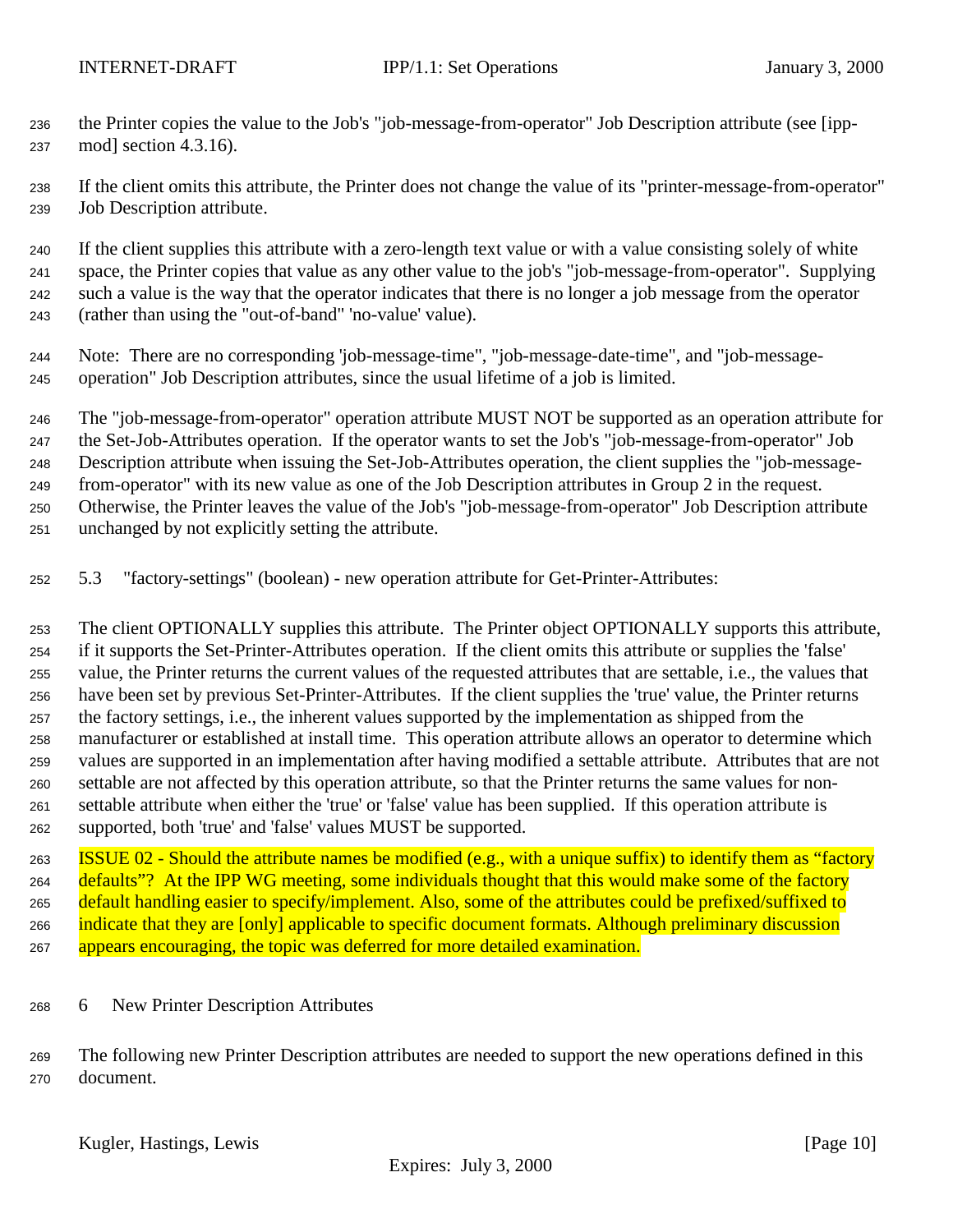<span id="page-10-0"></span>6.1 printer-settable-attributes (1setOf type2 keyword)

 This READ-ONLY Printer attribute identifies the Printer object attributes that are settable in this implementation, i.e., that are settable using the Set-Printer-Attributes operations (see section [9.1\)](#page-13-0). This attribute MUST be supported if the Set-Printer-Attributes operations is supported. The Printer MUST reject attempts to set any Printer attributes that are not one of the values of this attribute, returning the 'client-error-attributes-not-settable' status code (see section [7.1\)](#page-11-0). The value of this attribute MAY depend on the value of the "document-format" operation attribute supplied in the Get-Printer-Attributes operation (see [ipp-mod] section 3.2.5.1).

 For a Printer attribute that is normally settable, if a Printer object only supports a single fixed value for that attribute, it SHOULD NOT include that attribute's keyword name in this attribute's value. For example, if a Printer only supports "sides" with a 'one-sided' value, then the "sides-supported" keyword SHOULD NOT be one of the values of its "printer-settable-attributes" attribute.

- Standard keyword values are:
- 'none': There are no settable Printer attributes.
- 'xxx': Where 'xxx' is any of the keyword attribute names allowed by section [9.1.1](#page-13-0)
- 6.2 job-settable-attributes (1setOf type2 keyword)

 This READ-ONLY Printer attribute identifies the Job object attributes that are settable in this implementation, i.e., that are settable using the Set-Job-Attributes operation (see section [9.2\)](#page-17-0). This attribute MUST be supported if the Set-Job-Attributes operations is supported. The Printer MUST reject attempts to set any Job attributes that are not one of the values of this attribute, returning the 'client-error-attributes-not-settable' status code (see section [7.1\)](#page-11-0).

 For a Job attribute that is normally settable, if a Printer object only supports a single fixed value for that attribute, it SHOULD NOT include that attribute's keyword name in this attribute's value. For example, if a Printer only supports "sides" with a 'one-sided' value, then the "sides" keyword SHOULD NOT be one of the values of its "job-settable-attributes" attribute.

- Standard keyword values are:
- 'none': There are no settable Job attributes.
- 'xxx': Where 'xxx' is any of the keyword attribute names allowed by section [9.2.1](#page-18-0)
- 6.3 printer-message-time (integer(MIN:MAX))

 This READ-ONLY Printer Description attribute contains the time that the Printer's "printer-message-from- operator" was changed by the operator using any operation where the client supplied the "printer-message- from-operator" operation attribute (see section [5.1\)](#page-8-0) or was explicitly set using the Set-Printer-Attributes operation (see section [9.1\)](#page-13-0). This attribute allows the users to know when the "printer-message-from-operator" attribute was last set.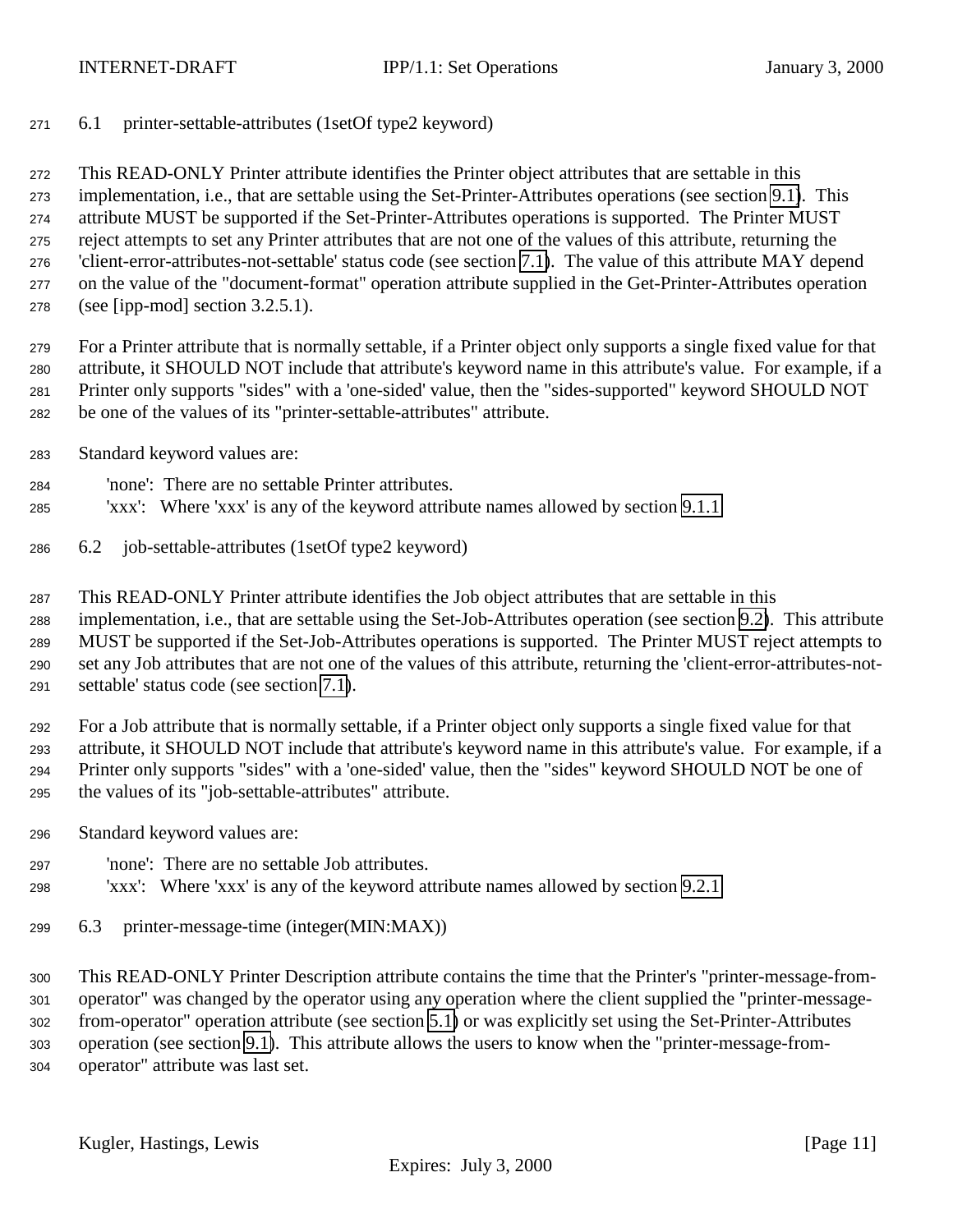<span id="page-11-0"></span>The Printer sets the value of this attribute by copying the value of the Printer's "printer-up-time" attribute

 (see [ipp-mod] section 4.3.14). If the Printer resets its "printer-up-time" attribute to 1 on power-up, then it MUST change the value of the "printer-message-time" to 0 or a negative number as specified in [ipp-mod] section 4.3.14.

- Note: This attribute helps users better understand the context for the "printer-message-from-operator" message.
- 6.4 printer-message-date-time (dateTime)

 This READ-ONLY Printer Description attribute contains the date and time that the Printer's "printer- message-from-operator" was changed by the operator using any operation where the client supplied the "printer-message-from-operator" operation attribute (see section [5.1\)](#page-8-0) or was explicitly set using the Set-Printer-Attributes operation (see section [9.1\)](#page-13-0). This attribute allows the users to know when the "printer-

- message-from-operator" attribute was last set.
- This attribute MUST be supported if the Printer supports both the "printer-message-time" and the "printer-current-time" (dateTime) attributes (see [ipp-mod] section 4.4.30).
- Note: This attribute helps users better understand the context for the "printer-message-from-operator" message.
- 6.5 printer-message-operation (type2 enum)

 This READ-ONLY Printer Description attribute identifies the operation that was used to change the Printer's "printer-message-from-operator" by the operator using any operation where the client supplied the "printer-message-from-operator" operation attribute (see section [5.1\)](#page-8-0) or explicitly set using the Set-Printer- Attributes operation (see section [9.1\)](#page-13-0). This attribute allows the users to know which operation was used to change the "printer-message-from-operator" attribute when it was last set.

- The standard enum values are those defined for the "operations-supported" Printer Description attribute (see [ipp-mod] section 4.4.15).
- Note: This attribute helps users better understand the context for the "printer-message-from-operator".
- 7 Additional status codes
- This section defines new status codes used by the operations defined in this document.
- 7.1 'client-error-attributes-not-settable' (0x0413)

 In a Set-Printer-Attributes or Set-Job-Attributes request, if all the client-supplied attributes are supported, but the Printer object does not support one or more attributes as settable, the Printer object MUST return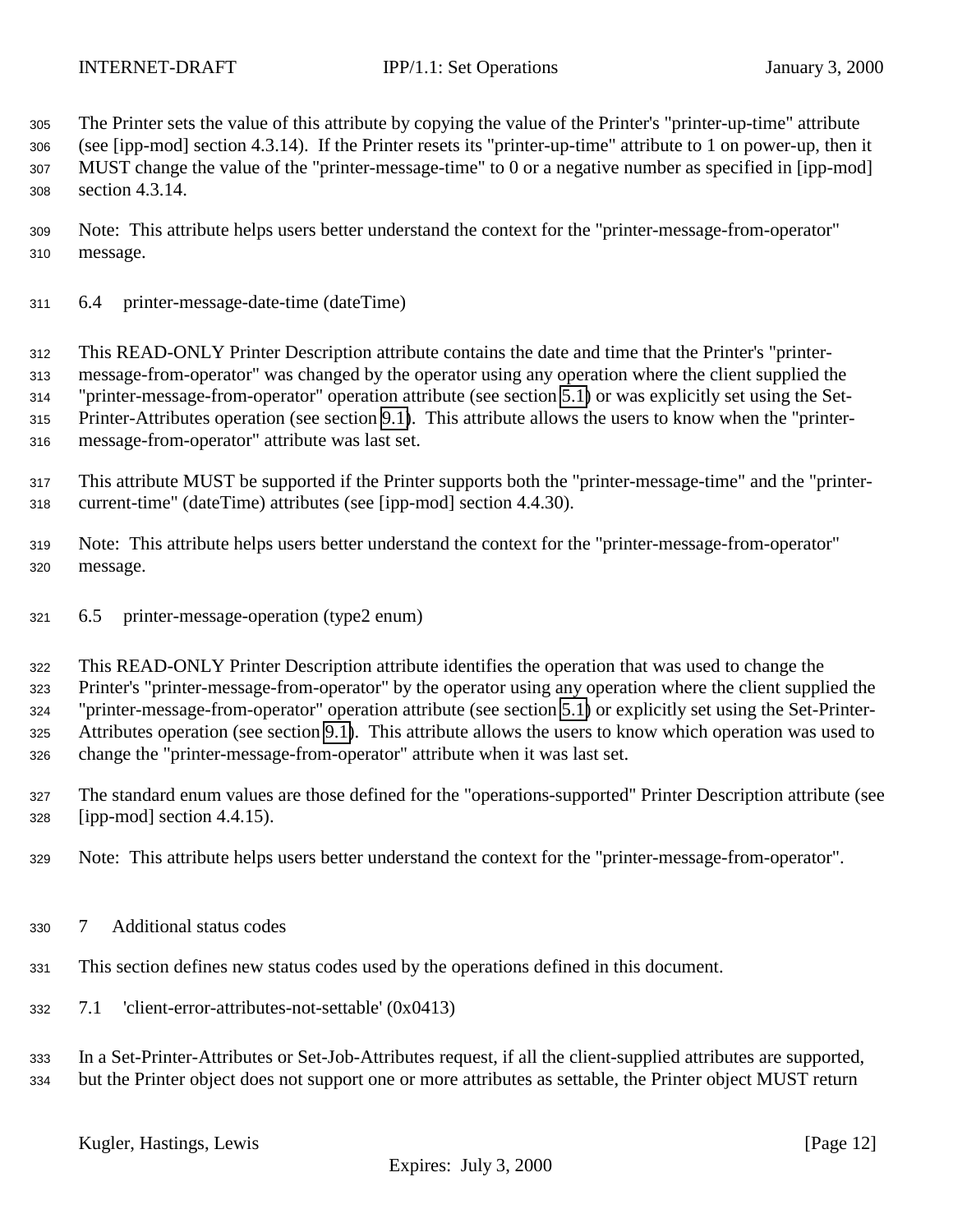<span id="page-12-0"></span> this status code. The Printer object MUST also return in the Unsupported Attributes Group (see [ipp-mod] section 3.1.7) all the attributes supplied by the client that are not settable with the values changed to the out- of-band 'not-settable' value (see section 8.1). For example, if the request indicates 'job-state', all implementations MUST reject the request. As another example, if the request indicates an attribute that is supported, but not settable by this implementation, such as, say, "printer-name", the implementation rejects the request.

8 Additional out-of-band values

 This section defines additional out-of-band values that can be used with any attribute in principle. See the beginning of [ipp-mod] section 4.1.

8.1 'not-settable' out of band value

 The 'not-settable' out of band value is used by the IPP Printer in a Set-Job-Attributes or Set-Printer- Attributes response to indicate an attribute that was supplied by the client, is supported but is defined to be a READ-ONLY attribute, is not settable in that implementation or as defined by the policy for that system, because it is not in the "job-settable-attributes" or "printer-settable-attributes" Printer Description attributes, respectively.

- The encoding of the out-of-band value is TBD (see [ipp-pro]).
- 9 Definition of the Set operations

 The Set-Printer-Attributes operation (as are all Printer operations) are directed at Printer objects. A client MUST always supply the "printer-uri" operation attribute in order to identify the correct target of the operation. These descriptions assume all of the common semantics of IPP/1.1 Model and Semantics document [ipp-mod] section 3.1.

 The Set-Job-Attributes operation (as are all Job operations) are directed at Job objects. A client MUST always supply some means of identifying the Job object in order to identify the correct target of the operation. That job identification MAY either be a single Job URI or a combination of a Printer URI with a Job ID as defined in [ipp-mod]. The IPP object implementation MUST support both forms of identification for every job.

- The Set Printer operations are summarized in Table 2:
- 

| 362 | <b>Table 2 - Printer operation Operation-Id assignments</b> |  |
|-----|-------------------------------------------------------------|--|
|     |                                                             |  |

| <b>Operation Name</b>  | Operation-Id | Brief description                                  |
|------------------------|--------------|----------------------------------------------------|
| Set-Printer-Attributes | $0x$ ??      | Sets attribute values of the target Printer object |
| Set-Job-Attributes     | $0x$ ??      | Sets attribute values of the target Job object     |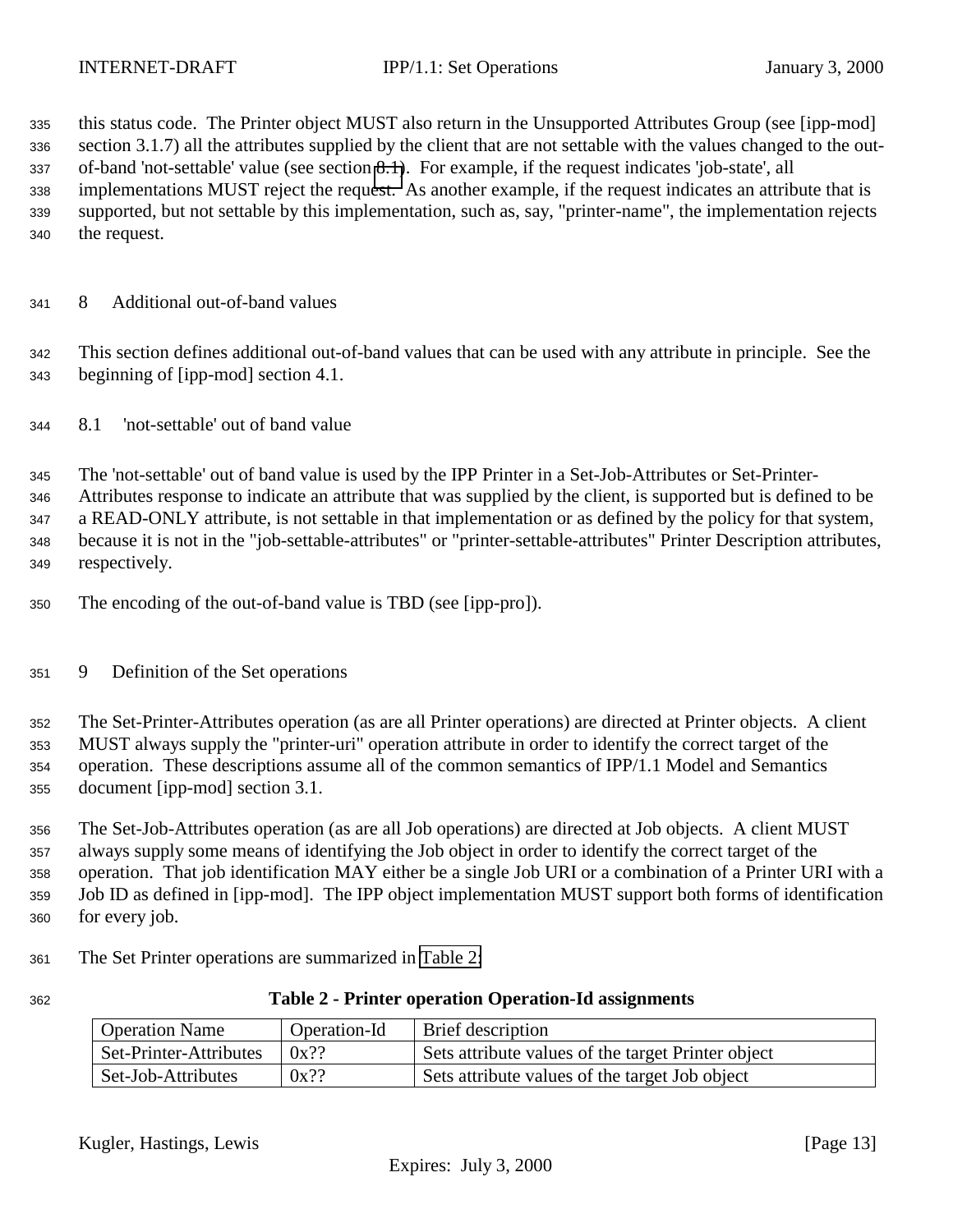<span id="page-13-0"></span>

9.1 Set-Printer-Attributes Operation

 This OPTIONAL operation allows a client to set the values of the attributes of a Printer object. In the request, the client supplies the set of Printer attribute names and values that are to be set. In the response, the Printer object returns success or rejects the request with indications of which attribute or attributes could not be set.

 How the Printer object validates the client-supplied attributes in the Set-Printer-Attributes request is implementation-dependent, since there are no corresponding Printer attributes that specify the allowed values that may be set on the Printer object. However, if any of the supplied attributes are not supported, are not settable, or the values are not supported, the Printer object MUST reject the entire operation; the Printer object MUST NOT partially set some of the supplied attributes. In other words, after the operation, all the supplied attributes MUST be set or none of them MUST be set.

 If the Printer supports the "printer-message-from-operator" Printer Description attribute (see [ipp-mod] section 4.4.25) and the client explicitly supplies a new value for the "printer-message-from-operator" in the request, then the Printer MUST set the "printer-message-from-operator" Printer attribute to this new value and MUST also set the "printer-message-time", "printer-message-date-time", and "printer-message-operation" attributes, if supported (see sections [6.3,](#page-10-0) [6.4,](#page-11-0) and [6.5\)](#page-11-0).

 ISSUE 03 - While reviewing the Set-Printer-Attributes operation at the IPP WG meeting, it was suggested 381 that a more general mechanism should be defined for handling and supporting side effects - such as 382 modifying values of any related attributes.

 The Printer MUST accept this operation in any state, i.e., for any of the values of the Printer object's "printer-state" and "printer-state-reasons" attributes, unless explicitly defined otherwise in the definition of the values.

- 9.1.1 Settable and READ-ONLY Printer Description attributes
- If the Printer supports the Set-Printer-Attributes operation, then it SHOULD support setting of:
- all Job Template Default ("xxx-default") attributes
- all Job Template Supported ("xxx-supported") attributes
- all Job Template Ready ("xxx-ready") attributes
- that the implementation supports (see [ipp-mod] section 4.2 and extensions).
- The following Printer Description attributes (see [ipp-mod] section 4.4) MUST NOT be settable, i.e., they are READ-ONLY: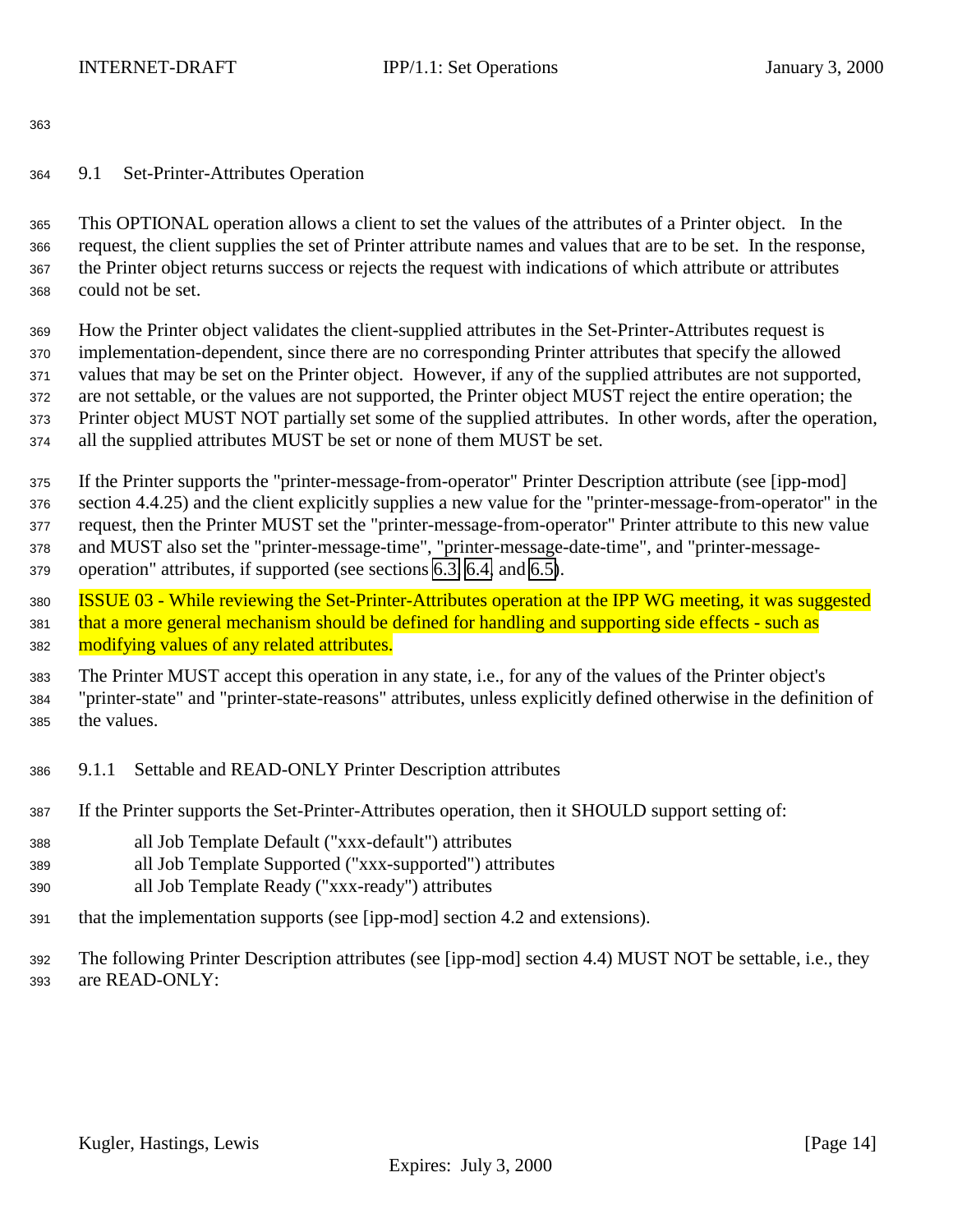| 394 | printer-state                                                  |
|-----|----------------------------------------------------------------|
| 395 | printer-state-reasons                                          |
| 396 | printer-state-message                                          |
| 397 | printer-is-accepting-jobs - see Enable-Printer/Disable-Printer |
| 398 | queued-job-count                                               |

printer-up-time

 The following Printer Description attributes defined in this document MUST NOT be settable, i.e., they are READ-ONLY:

 printer-message-time - see Set-Printer-Attributes when setting "printer-message-from-operator" printer-message-date-time - see Set-Printer-Attributes when setting "printer-message-from-operator" printer-message-operation - see Set-Printer-Attributes when setting "printer-message-from-operator"

 Note: From now on, all extensions that define new object attributes will indicate whether or not they are READ-ONLY, by including the "READ-ONLY" adjective in their descriptionsor whether they MAY be settable.

 The remaining Printer Description attributes MAY be settable using the Set-Printer-Attributes operation, depending on implementation. If "xxx-supported" Printer Description attribute are settable, then they MUST affect the behavior of the implementation. If they are READ-ONLY then they reflect the implementation and cannot be changed using the Set-Printer-Attributes operation. Consider the following examples:

 For example, if the "operations-supported" Printer Description attribute (see [ipp-mod] section 4.4.15) is settable in a particular implementation, then changing its value with a Set-Printer- Attributes operation MUST affect the operations that the implementation accepts or rejects. Such an implementation will need to be able to reject values for operations that it contains no code support for. If the "operations-supported" Printer Description attribute is not settable in a particular implementation, then that implementation MUST reject an attempt to set it with a Set-Printer-Attributes operation and return the 'client-error-attributes-not-settable' status code (see section [7.1\)](#page-11-0).

 As another example, if the "ipp-versions-supported" Printer Description attribute (see [ipp-mod] section 4.4.14) is settable in a particular implementation, then changing its value with a Set-Printer- Attributes operation MUST affect the protocol versions that are accepted or rejected. Such an implementation will need to be able to reject values for versions that it contains no code support for.

 See the "factory-settings" operation attribute (see section [5.3\)](#page-9-0) for a way to query the implementation supported values using the Get-Printer-Attributes operation.

 *Access Rights:*The authenticated user (see [ipp-mod] section 8.3) performing this operation must be an operator or administrator of the Printer object (see [ipp-mod] Sections 1 and 8.5).

 Most Printer attributes will require administrator privileges to set, such as "xxx-supported", while some will require operator privileges only, such as "media-ready" and "printer-message-from-operator". Which attributes require which privileges depends on implementation and MAY depend on site policy.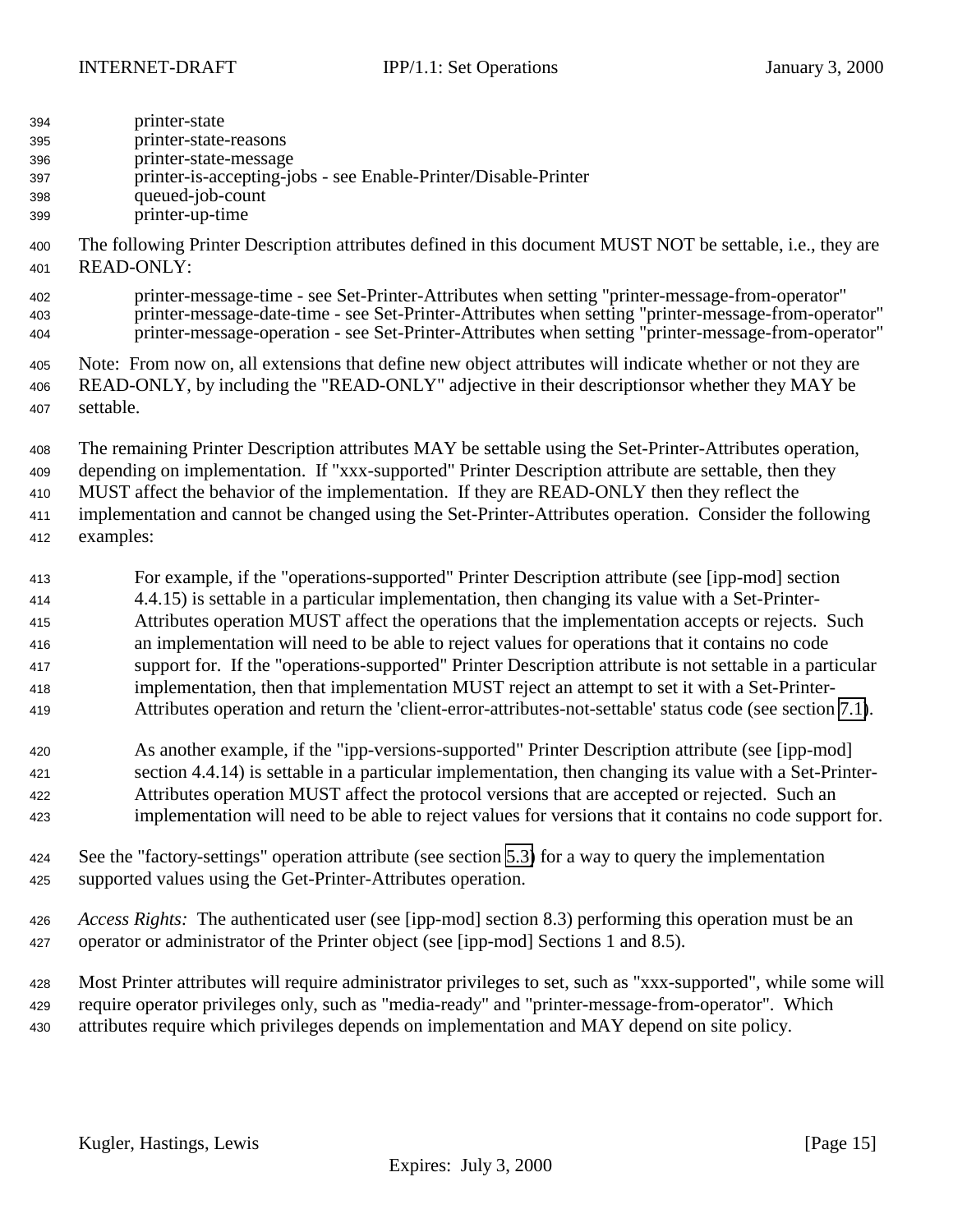<span id="page-15-0"></span>

| 431        | 9.1.2 Set-Printer-Attributes Request                                                                                |
|------------|---------------------------------------------------------------------------------------------------------------------|
| 432        | The following sets of attributes are part of the Set-Printer-Attributes Request:                                    |
| 433        | Group 1: Operation Attributes                                                                                       |
| 434        | Natural Language and Character Set:                                                                                 |
| 435        | The "attributes-charset" and "attributes-natural-language" attributes as described in [ipp-mod]                     |
| 436        | section 3.1.4.1.                                                                                                    |
| 437        |                                                                                                                     |
| 438        | Target:                                                                                                             |
| 439        | The "printer-uri" (uri) operation attribute which is the target for this operation as described in [ipp-            |
| 440        | mod] section 3.1.5.                                                                                                 |
| 441        |                                                                                                                     |
| 442        | <b>Requesting User Name:</b>                                                                                        |
| 443        | The "requesting-user-name" (name(MAX)) attribute SHOULD be supplied by the client as                                |
| 444        | described in [ipp-mod] section 8.3.                                                                                 |
| 445        |                                                                                                                     |
| 446        | "document-format" (mimeMediaType):                                                                                  |
| 447        | The client SHOULD supply this attribute. The Printer object MUST support this attribute. This                       |
| 448        | attribute is useful for a client to select the Interpreter object to which the attribute modification               |
| 449        | should be applied. Each Printer object is modeled to contain one or more Interpreter objects. Those                 |
| 450        | Printer attributes whose values vary from Interpreter to Interpreter, are modeled as Interpreter object             |
| 451        | attributes, while those that do not are Printer object attributes. Thus the target of a Get-Printer-                |
| 452        | Attributes or Set-Printer-Attributes operation is both the Printer object and the Interpreter object                |
| 453        | identified by the "document-format" operation attribute supplied by the client. Except for Get-                     |
| 454        | Printer-Attributes and Set-Printer-Attributes, there are no other operations with the Interpreter object            |
| 455        | as a target. See [ipp-mod] section 3.2.5.1 "Get-Printer-Attributes Request".                                        |
| 456        |                                                                                                                     |
| 457        | If the client omits this "document-format" operation attribute, the Printer object MUST respond as if               |
| 458        | the attribute had been supplied with the value of the Printer object's "document-format-default"                    |
| 459        | attribute. It is recommended that the client always supply a value for "document-format", since the                 |
| 460        | Printer object's "document-format-default" may be 'application/octet-stream', in which case the set                 |
| 461        | attributes and values are for the union of the document formats that the Printer can automatically                  |
| 462        | sense. For more details, see the description of the 'mimeMediaType' attribute syntax in [ipp-mod]<br>section 4.1.9. |
| 463        |                                                                                                                     |
| 464        | If a client wants to set an attribute for all of the Interpreter objects to the same value, it can query the        |
| 465        | Printer's "document-format-supported" Printer Description attribute and perform separate Set-                       |
| 466        | Printer-Attributes for each document format supported.                                                              |
| 467        |                                                                                                                     |
| 468<br>469 | If the Printer object does not distinguish between different sets of supported values for each                      |
| 470        | different document format when validating jobs in the create and Validate-Job operations, it MUST                   |
| 471        | NOT distinguish between different document formats in the Set-Printer-Attributes operation. If the                  |
| 472        | Printer object does distinguish between different sets of supported values for each different                       |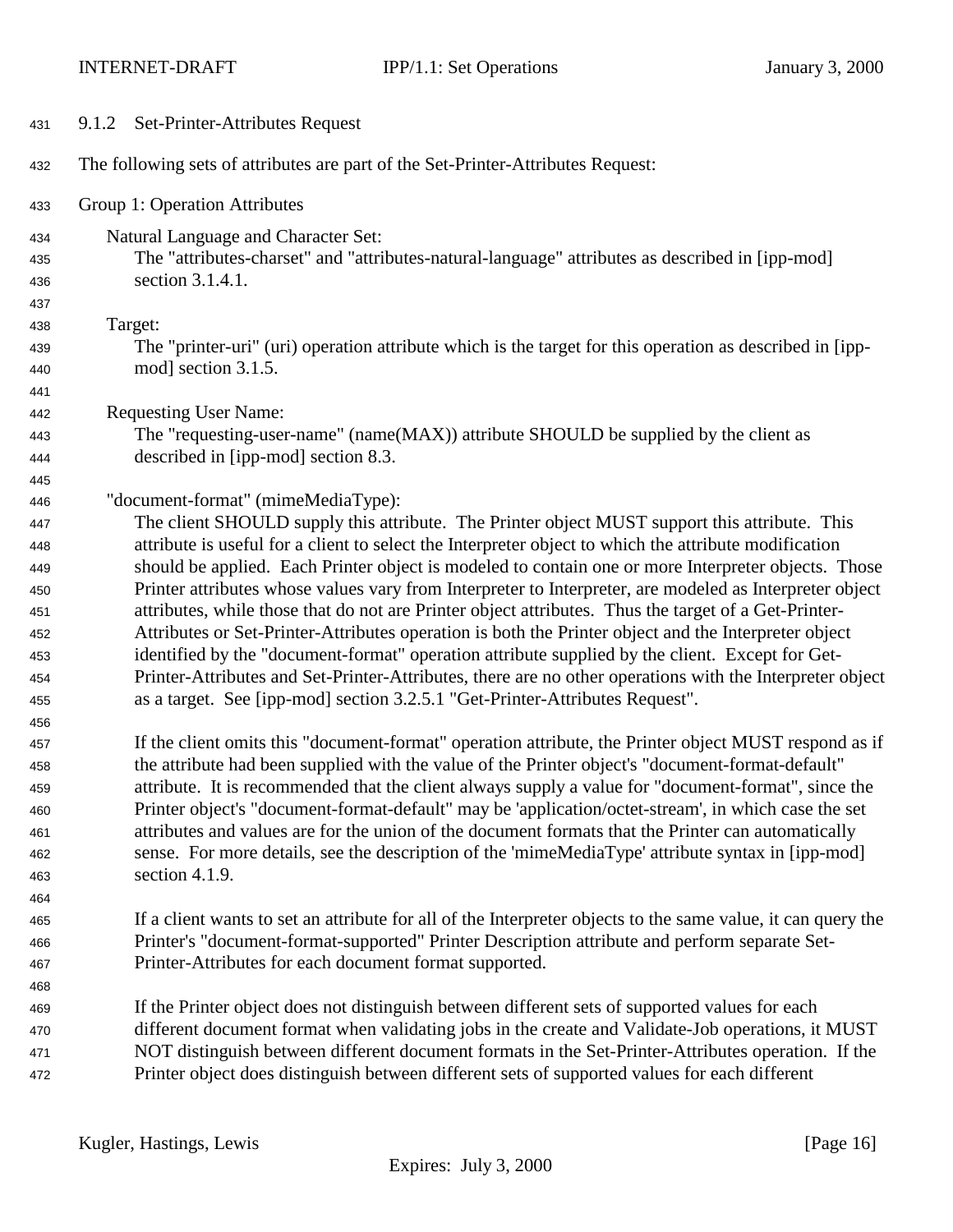<span id="page-16-0"></span>

| 473<br>474<br>475                                           | document format specified by the client, this specialization applies only to the same Printer<br>attributes as the Get-Printer-Attributes operation (see [ipp-mod] section 3.2.5.1).                                                                                                                                                                                                                                                                                                                                                                                                                                                                                                                                                                                                 |
|-------------------------------------------------------------|--------------------------------------------------------------------------------------------------------------------------------------------------------------------------------------------------------------------------------------------------------------------------------------------------------------------------------------------------------------------------------------------------------------------------------------------------------------------------------------------------------------------------------------------------------------------------------------------------------------------------------------------------------------------------------------------------------------------------------------------------------------------------------------|
| 476<br>477<br>478<br>479<br>480                             | If the client supplies a value for the "document-format" Operation attribute that is not supported by<br>the Printer, i.e., is not among the values of the Printer object's "document-format-supported"<br>attribute, the Printer object MUST reject the operation and return the 'client-error-document-format-<br>not-supported' status code.                                                                                                                                                                                                                                                                                                                                                                                                                                      |
| 481                                                         | Group 2: Printer Attributes                                                                                                                                                                                                                                                                                                                                                                                                                                                                                                                                                                                                                                                                                                                                                          |
| 482<br>483<br>484<br>485<br>486<br>487<br>488<br>489<br>490 | The client MUST supply a set of Printer attributes as defined in [ipp-mod] section 4.2 Job Template<br>Attributes ("xxx-default", "xxx-supported", and "xxx-ready" attributes), section 4.4 Printer<br>Description Attributes, and any attribute extensions supported by the Printer. Each Printer attribute<br>supplied in Group 2 replaces the value(s) of the corresponding Printer attribute on the target Printer<br>object. For attributes that can have multiple values (1setOf), all values supplied by the client<br>replace all values of the corresponding Printer object attribute. If a Printer object attribute had not<br>been configured yet and so had the 'no-value' out-of-band value (see [ipp-mod] 4.1), the supplied<br>value(s) replace the 'no-value' value. |
| 491                                                         | Set-Printer-Attributes Response<br>9.1.3                                                                                                                                                                                                                                                                                                                                                                                                                                                                                                                                                                                                                                                                                                                                             |
| 492                                                         | The Printer object returns the following sets of attributes as part of the Get-Printer-Attributes Response:                                                                                                                                                                                                                                                                                                                                                                                                                                                                                                                                                                                                                                                                          |
| 493                                                         | Group 1: Operation Attributes                                                                                                                                                                                                                                                                                                                                                                                                                                                                                                                                                                                                                                                                                                                                                        |
| 494<br>495<br>496<br>497<br>498<br>499                      | <b>Status Message:</b><br>In addition to the REQUIRED status code returned in every response, the response OPTIONALLY<br>includes a "status-message" (text(255)) and/or a "detailed-status-message" (text(MAX)) operation<br>attribute as described in [ipp-mod] sections 13 and 3.1.6.<br>Natural Language and Character Set:                                                                                                                                                                                                                                                                                                                                                                                                                                                       |
| 500<br>501<br>502                                           | The "attributes-charset" and "attributes-natural-language" attributes as described in [ipp-mod]<br>section 3.1.4.2.                                                                                                                                                                                                                                                                                                                                                                                                                                                                                                                                                                                                                                                                  |
| 503                                                         | Group 2: Unsupported Attributes                                                                                                                                                                                                                                                                                                                                                                                                                                                                                                                                                                                                                                                                                                                                                      |
| 504<br>505<br>506<br>507<br>508<br>509<br>510<br>511        | See [ipp-mod] section 3.1.7 for details on returning Unsupported Attributes.<br>If all the client-supplied attributes are supported, but one or more are not settable by the<br>implementation, i.e., are not among the values of the Printer's "printer-settable-attributes" Printer<br>Description attribute (see section 6.1), the Printer object MUST reject the operation, return the<br>'client-error-attributes-not-settable' status code, and return the client-supplied attribute(s) with a<br>substituted out-of-band value of 'not-settable' (see section 8.1). This value's syntax type is "out-of-<br>band" and its encoding is defined by special rules for "out-of-band" values in the "Encoding and                                                                  |
|                                                             | Kugler, Hastings, Lewis<br>[Page $17$ ]<br>Expires: July 3, 2000                                                                                                                                                                                                                                                                                                                                                                                                                                                                                                                                                                                                                                                                                                                     |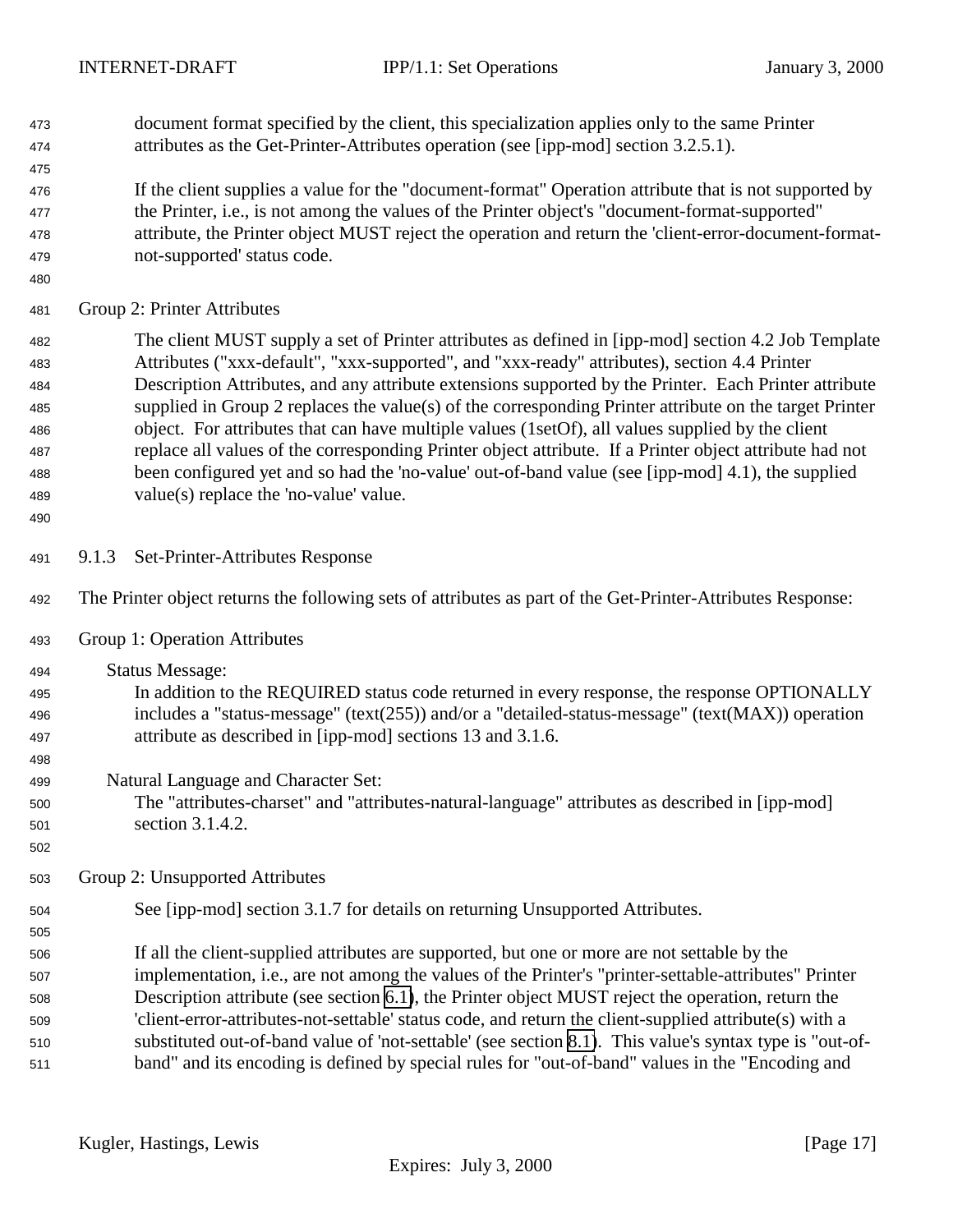- <span id="page-17-0"></span> Transport" document [IPP-PRO]. Its value indicates that the attribute is supported, but is not settable.
- 

9.2 Set-Job-Attributes Operation

 This OPTIONAL operation allows a client to set the values of the attributes of a Job object. In the request, the client supplies the set of Job attribute names and values that are to be set. In the response, the IPP object returns success or rejects the request with indications of which attribute or attributes could not be set.

 This operation is almost identical to the Set-Printer-Attributes operation (see section [9.1\)](#page-13-0). The only differences are that the Set-Job-Attributes operation is directed at a Job object rather than a Printer object, there is no "document-format" operation attribute used when setting a Job object, and the validation is the same as the create job operations, i.e., depends on the "xxx-supported" Printer Description attributes.

 The validation of the Set-Job-Attributes request is performed as if the job had been submitted originally with the new values and with "ipp-attribute-fidelity" set to 'true', i.e., all modified attributes MUST be supported along with the attributes not modified. If such a create job operation would have been accepted, then the Set-Job-Attributes MUST be accepted. If such a create job operation would have been rejected, then the Set-Job-Attributes MUST be rejected and the Job MUST be unchanged. In addition, if any of the supplied attributes are not supported, are not settable, or the values are not supported, the Printer object MUST reject the entire operation; the Printer object MUST NOT partially set some of the supplied attributes. In other words, after the operation, all the supplied attributes MUST be set or none of them MUST be set.

- If a client supplies a job attribute in a Set-Job-Attributes request and the job was originally submitted without supplying that attribute, the Printer adds the attribute to the Job object.
- ISSUE 04 How does a client indicate in a Set-Job-Attributes operation that a Job attribute is to be 535 removed from the Job object? At the IPP WG meeting, there was general agreement that the protocol 536 should support the ability to "unset" values.
- ISSUE 05 There is no need to be able to remove a particular attribute value from a (multi-valued) attribute, is there?
- ISSUE 06 Removing an attribute from a Printer is not needed, correct?
- ISSUE 07 Is it OK that Set-Job-Attributes validates independently from how the "ipp-attribute-fidelity" operation attribute had been supplied in the Job Creation operation? Its not currently stored with the Job 542 object.
- ISSUE 08 For simplicity, is it OK that we don't have an "ipp-attribute-fidelity" operation attribute for the Set-Job-Attributes operation, so that the behavior is as if it were supplied with the 'true' value?
- The IPP object MUST accept or reject the request based on the job's current state and transition the job to the indicated new state as follows: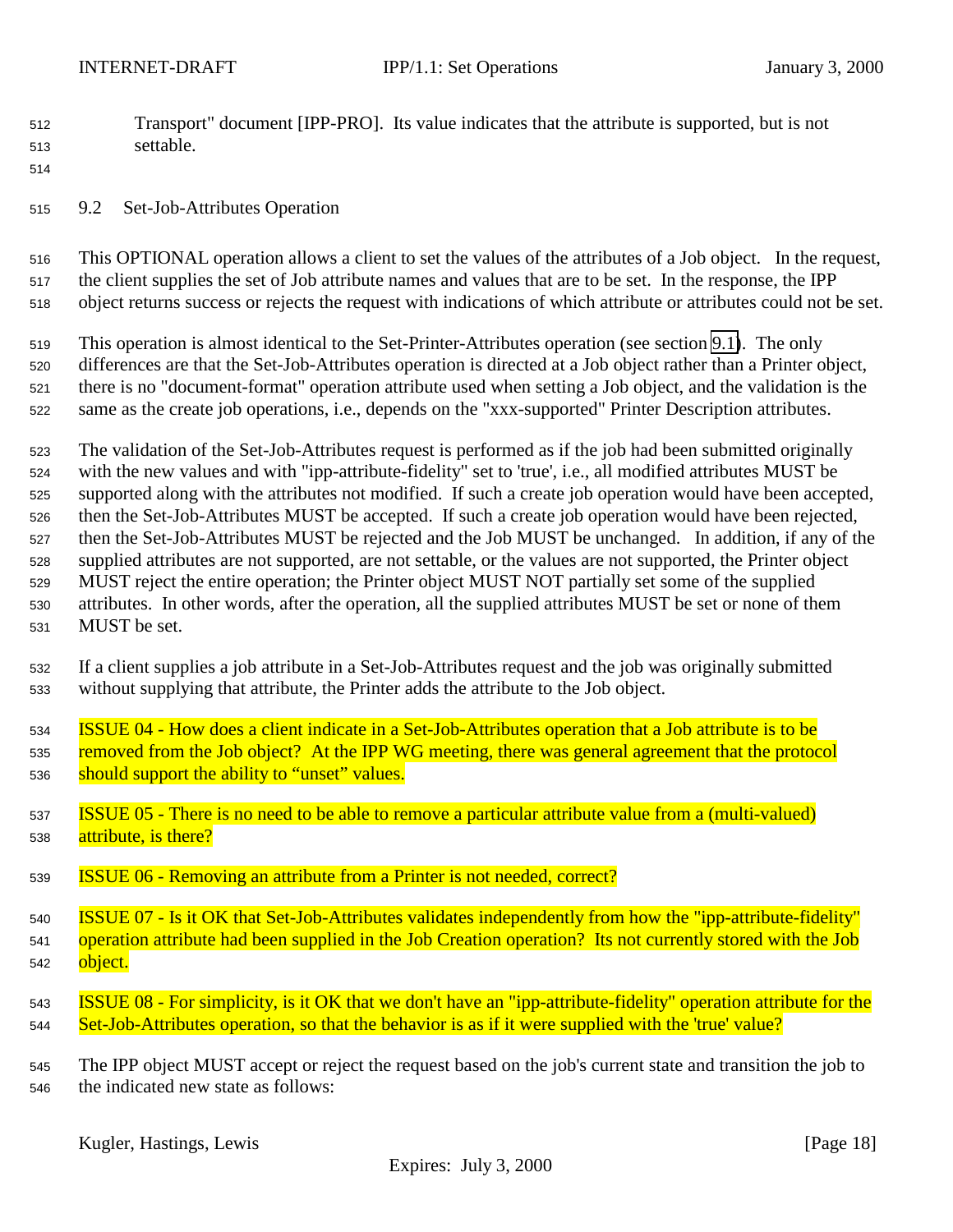<span id="page-18-0"></span>

| Current "job-state"                                       | New "job-state"                                           | IPP object's response status code and action:                                                                                                                            |
|-----------------------------------------------------------|-----------------------------------------------------------|--------------------------------------------------------------------------------------------------------------------------------------------------------------------------|
| 'pending'<br>'pending'<br>pending-held'<br>'pending-held' | 'pending'<br>'pending-held'<br>pending-held'<br>'pending' | 'successful-ok'<br>'successful-ok' - needed resources are not ready<br>'successful-ok'<br>'successful-ok' - needed resources are ready                                   |
| 'processing'                                              | processing'                                               | 'successful-ok' or 'client-error-not-possible'<br>depending on implementation, including the<br>attributes being set, whether the job has started<br>marking media, etc. |
| 'processing-stopped'                                      | 'processing-stopped'                                      | 'successful-ok' or 'client-error-not-possible'<br>depending on implemenation, including the<br>attributes being set, whether the job has started<br>marking media, etc.  |
| 'completed'                                               | 'completed'                                               | 'client-error-not-possible'                                                                                                                                              |
| 'canceled'                                                | 'canceled'                                                | 'client-error-not-possible'                                                                                                                                              |
| 'aborted'                                                 | 'aborted'                                                 | 'client-error-not-possible'                                                                                                                                              |

<sup>547</sup> 9.2.1 Settable and READ-ONLY Job Description attributes

<sup>548</sup> If the Printer supports the "job-message-from-operator" Job Description attribute (see [ipp-mod] section <sup>549</sup> 4.3.16) and the client explicitly supplies a new value for the "job-message-from-operator" in the request, <sup>550</sup> then the Printer MUST set the "job-message-from-operator" Job attribute to this new value.

- <sup>551</sup> If the Printer supports the Set-Job-Attributes operation, then it SHOULD support setting of:
- <sup>552</sup> all Job Template job ("xxx") attributes (see [ipp-mod] section 4.2 and extensions)
- <sup>553</sup> that the implementation supports.

<sup>554</sup> The following Job Description attributes (see [ipp-mod] section 4.3) MUST NOT be settable, i.e., they are <sup>555</sup> READ-ONLY: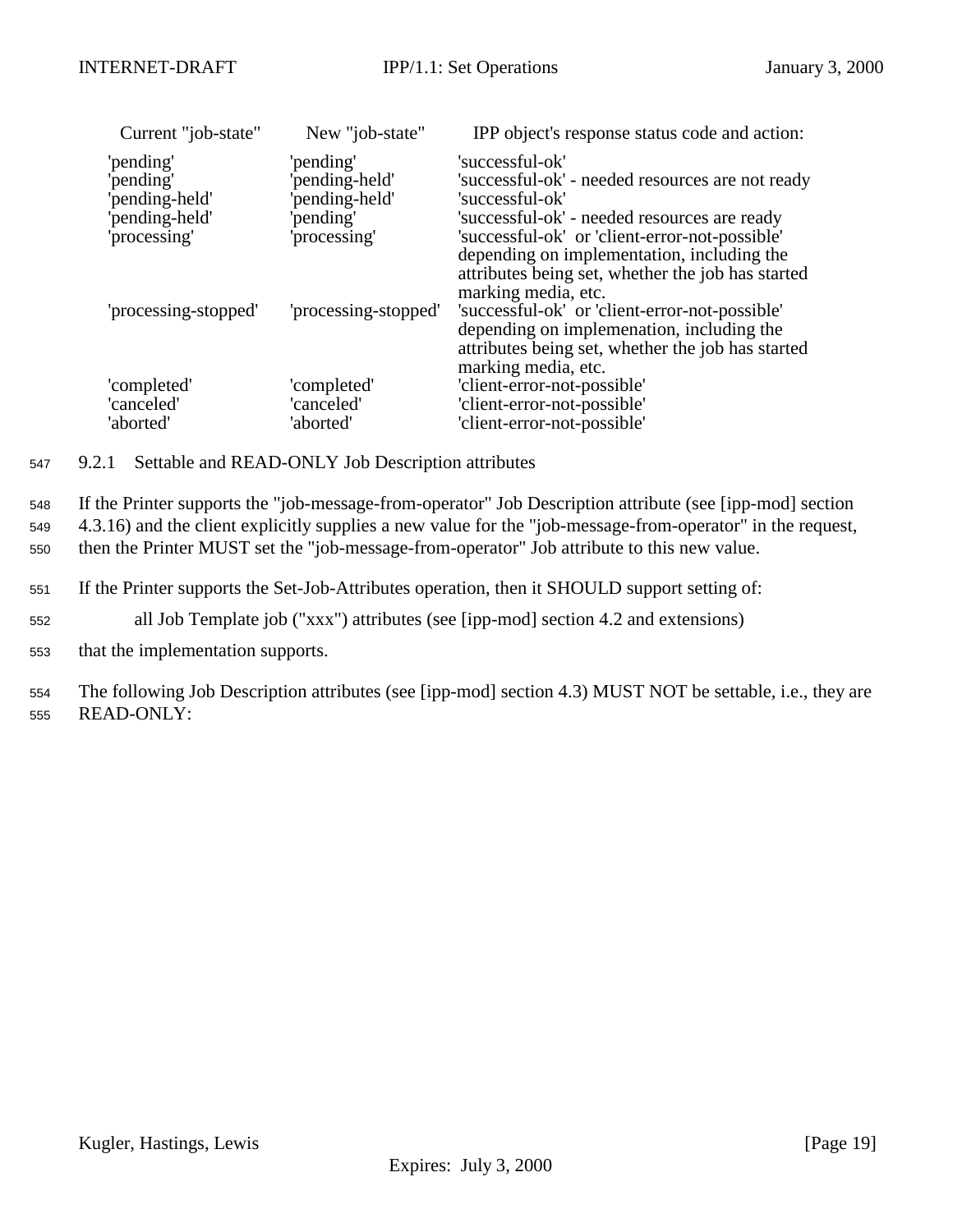<span id="page-19-0"></span>

| 556 | job-uri                                                     |
|-----|-------------------------------------------------------------|
| 557 | job-id                                                      |
| 558 | job-printer-uri                                             |
| 559 | job-more-info                                               |
| 560 | job-originating-user-name - set in create operation         |
| 561 | job-state                                                   |
| 562 | job-state-reasons                                           |
| 563 | job-state-message                                           |
| 564 | number-of-documents                                         |
| 565 | output-device-assigned                                      |
| 566 | time-at-creation                                            |
| 567 | time-at-processing                                          |
| 568 | time-at-completed                                           |
| 569 | job-printer-up-time                                         |
| 570 | date-time-at-creation                                       |
| 571 | date-time-at-processing                                     |
| 572 | date-time-at-completed                                      |
| 573 | number-of-intervening-jobs                                  |
| 574 | job-k-octets                                                |
| 575 | job-k-octets-processed                                      |
| 576 | job-impressions-completed                                   |
| 577 | job-media-sheets-completed                                  |
| 578 | attributes-charset - set in Job Creation operation          |
| 579 | attributes-natural-language - set in Job Creation operation |
|     |                                                             |

 The remaining Job Description attributes MAY be settable using the Set-Job-Attributes operation, depending on implementation.

 Note: From now on, all extensions that define new object attributes will indicate whether or not they are READ-ONLY, by including the "READ-ONLY" adjective in their descriptions. If "READ-ONLY" is omitted, it is assumed that the attribute MAY be settable by the appropriate Set-Xxx operation.

 *Access Rights:* The authenticated user (see [ipp-mod] section 8.3) performing this operation must either be the job owner (as determined in the Job Creation operation) or an operator or administrator of the Printer object (see [ipp-mod] Sections 1 and 8.5).

- 9.2.2 Set-Job-Attributes Request
- The following sets of attributes are part of the Set-Job-Attributes Request:
- Group 1: Operation Attributes

| Natural Language and Character Set:<br>591 |  |
|--------------------------------------------|--|
|--------------------------------------------|--|

 The "attributes-charset" and "attributes-natural-language" attributes as described in [ipp-mod] section 3.1.4.1.

 Target:

 Either (1) the "printer-uri" (uri) plus "job-id" (integer(1:MAX)) or (2) the "job-uri" (uri) operation attribute(s) which define the target for this operation as described in [ipp-mod] section 3.1.5.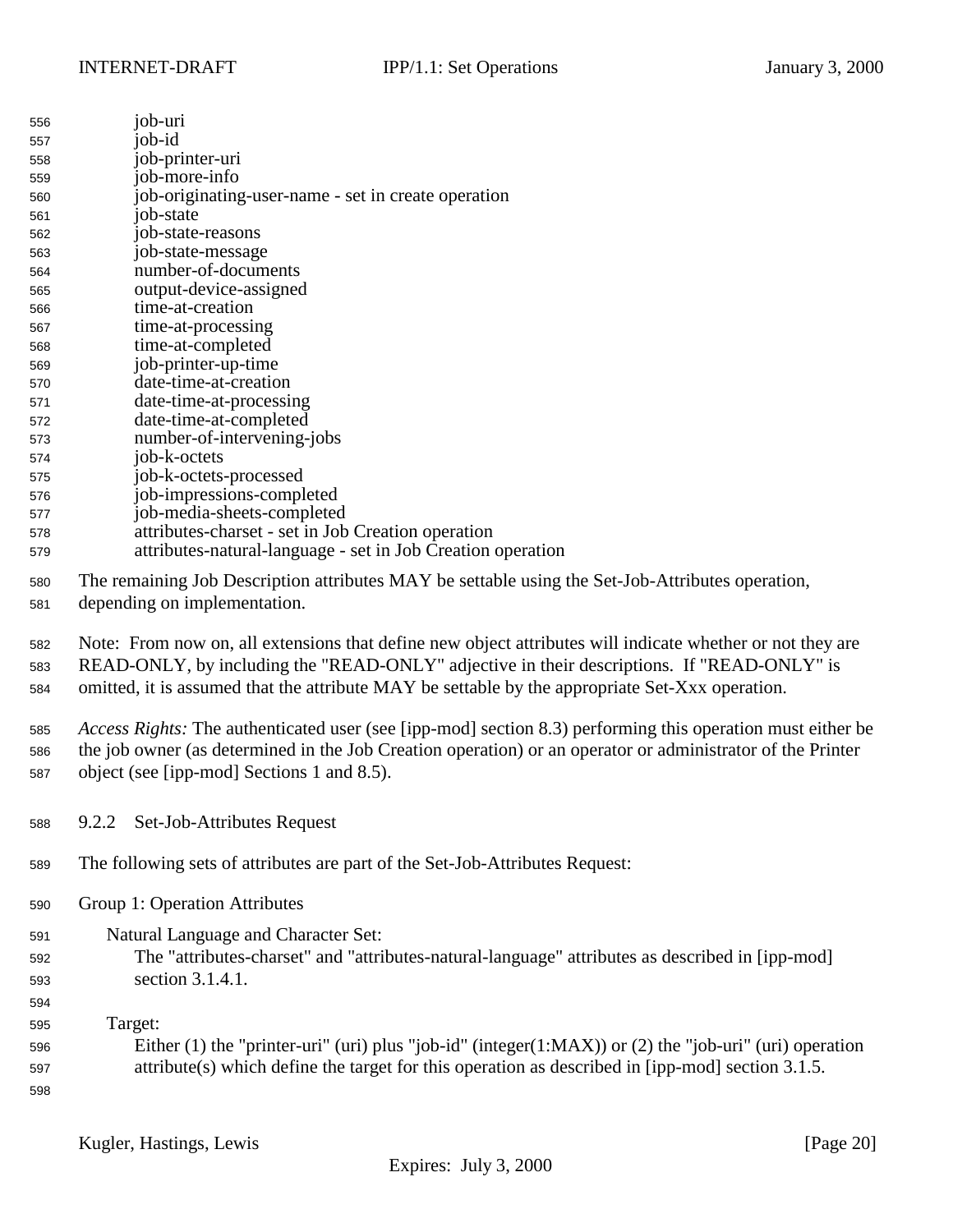- <span id="page-20-0"></span>Requesting User Name:
- The "requesting-user-name" (name(MAX)) attribute SHOULD be supplied by the client as described in [ipp-mod] section 8.3.
- 
- 
- Group 2: Job Attributes

 The client MUST supply a set of Job attributes as defined in [ipp-mod] section 4.2 Job Template Attributes ("xxx" attributes), section 4.3 Job Description Attributes, and any attribute extensions supported by the Printer. Each Job attribute supplied in Group 2 replaces the value(s) of the corresponding Job attribute on the target Job object. For attributes that can have multiple values (1setOf), all values supplied by the client replace all values of the corresponding Job object attribute.

- 9.2.3 Set-Job-Attributes Response
- The Printer object returns the following sets of attributes as part of the Set-Job-Attributes Response:
- Group 1: Operation Attributes
- Status Message:
- In addition to the REQUIRED status code returned in every response, the response OPTIONALLY includes a "status-message" (text(255)) and/or a "detailed-status-message" (text(MAX)) operation attribute as described in [ipp-mod] sections 13 and 3.1.6.
- Natural Language and Character Set:
- The "attributes-charset" and "attributes-natural-language" attributes as described in [ipp-mod] section 3.1.4.2.
- Group 2: Unsupported Attributes

See [ipp-mod] section 3.1.7 for details on returning Unsupported Attributes.

 If all the client-supplied attributes are supported, but one or more are not settable by the implementation, i.e., are not among the values of the Printer's "job-settable-attributes" Printer Description attribute (see section [6.1\)](#page-10-0), the Printer object MUST reject the operation, return the 'client-error-attributes-not-settable' status code, and return the client-supplied attribute(s) with a substituted out-of-band value of 'not-settable' (see section [8.1\)](#page-12-0). This value's syntax type is "out-of- band" and its encoding is defined by special rules for "out-of-band" values in the "Encoding and Transport" document [IPP-PRO]. Its value indicates that the attribute is supported, but is not settable.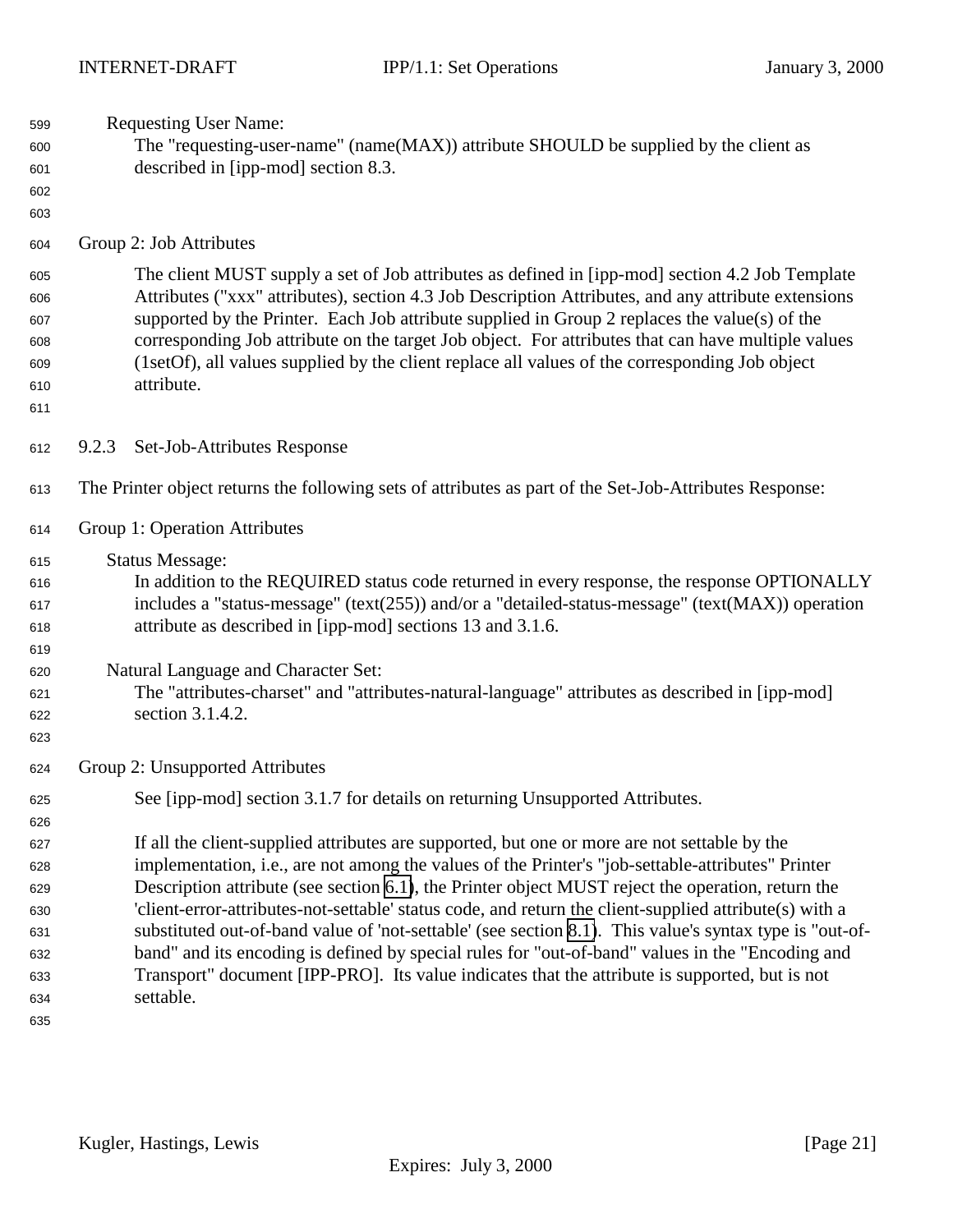<span id="page-21-0"></span>10 Conformance Requirements

 Both the Set-Job-Attributes and the Set-Printer-Attributes operations defined in the document are OPTIONAL for an IPP object to support. Either one MAY be supported without the other or both MAY be

supported.

- If the Set-Printer-Attributes operation is supported, then the "printer-settable-attributes" Printer Description attribute MUST be supported.
- If the Set-Job-Attributes operation is supported, then the "job-settable-attributes" Printer Description attribute MUST be supported.
- If the Set-Printer-Attributes operation and the "printer-message-from-operator" Printer Description attribute are supported, then the latter MUST be settable.
- If the Set-Job-Attributes operation and the "job-message-from-operator" Printer Description attribute are supported, then the latter MUST be settable.

 It is OPTIONAL for the Printer object to support the "printer-message-time" (integer), "printer-message- date-time" (dateTime) and "printer-message-operation" (type2 enum). If both the "printer-message-time" (integer) and the "printer-current-time" (dateTime) (see [ipp-mod] section 4.4.30) Printer Description attributes are supported, then the "printer-message-date-time" (dateTime) attribute MUST be supported.

## 11 IANA Considerations

 The operations and attributes in this registration proposal will be published by IANA according to the procedures in RFC 2566 [rfc2566] section 6.4 for operations with the following URL:

- ftp.isi.edu/iana/assignments/ipp/operations/set.txt
- 12 Internationalization Considerations
- This document has the same localization considerations as the [ipp-mod].
- 13 Security Considerations

 The IPP Model and Semantics document [ipp-mod] discusses high level security requirements (Client Authentication, Server Authentication and Operation Privacy). Client Authentication is the mechanism by which the client proves its identity to the server in a secure manner. Server Authentication is the mechanism by which the server proves its identity to the client in a secure manner. Operation Privacy is defined as a mechanism for protecting operations from eavesdropping.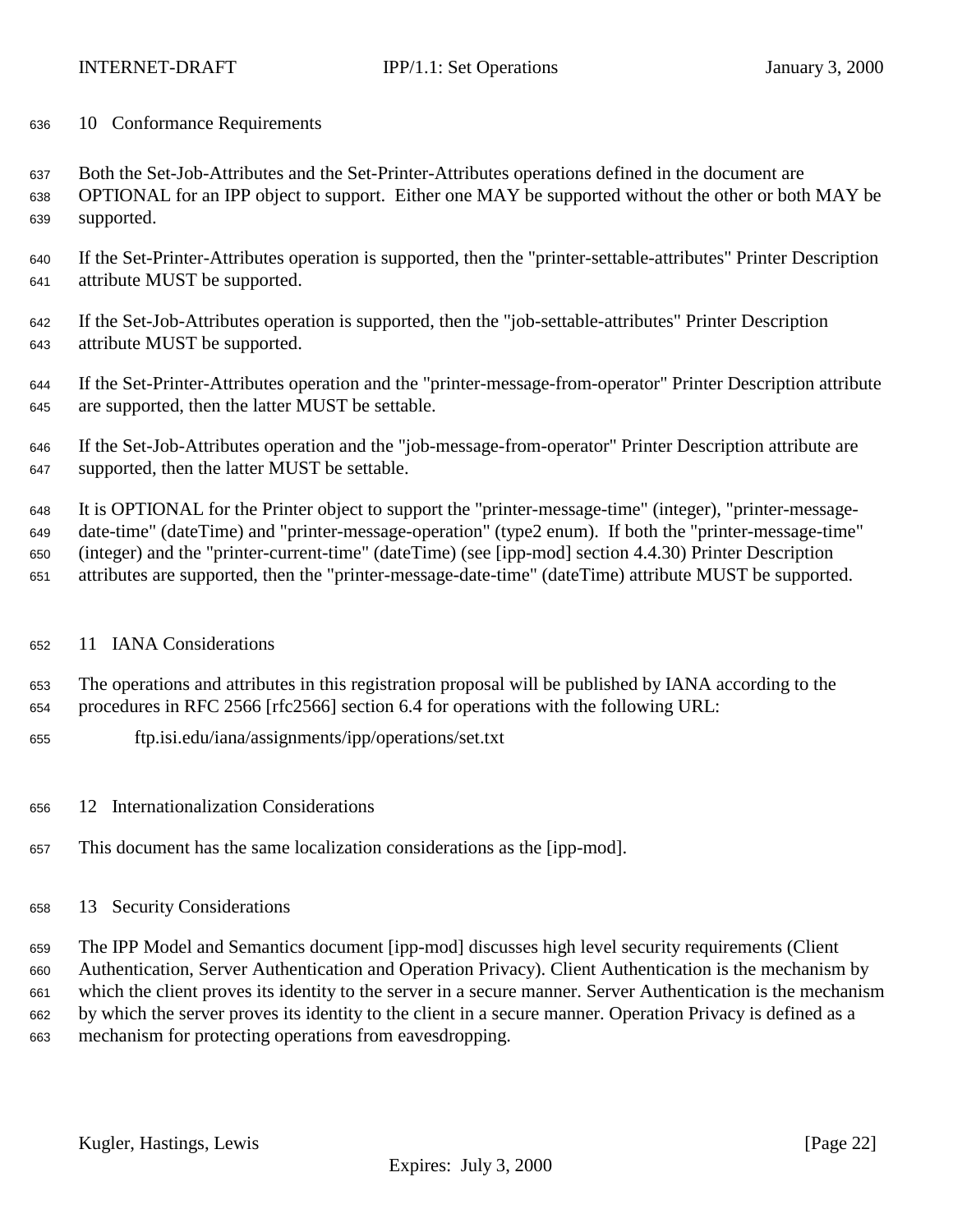<span id="page-22-0"></span>

| 664 | 14                                                                                           | <b>Author's Addresses</b>                                                                             |  |
|-----|----------------------------------------------------------------------------------------------|-------------------------------------------------------------------------------------------------------|--|
| 665 |                                                                                              | Carl Kugler                                                                                           |  |
| 666 |                                                                                              | <b>IBM</b>                                                                                            |  |
| 667 |                                                                                              | P.O. Box 1900                                                                                         |  |
| 668 |                                                                                              | Boulder, CO 80301-9191                                                                                |  |
| 669 |                                                                                              |                                                                                                       |  |
| 670 |                                                                                              | Phone: (303) 924-5060                                                                                 |  |
| 671 |                                                                                              | FAX:                                                                                                  |  |
| 672 |                                                                                              | e-mail: kugler@us.ibm.com                                                                             |  |
| 673 |                                                                                              |                                                                                                       |  |
| 674 |                                                                                              | <b>Tom Hastings</b>                                                                                   |  |
| 675 |                                                                                              | Xerox Corporation                                                                                     |  |
| 676 |                                                                                              | 737 Hawaii St. ESAE 231                                                                               |  |
| 677 |                                                                                              | El Segundo, CA 90245                                                                                  |  |
| 678 |                                                                                              |                                                                                                       |  |
| 679 |                                                                                              | Phone: 310-333-6413                                                                                   |  |
| 680 |                                                                                              | Fax: 310-333-5514                                                                                     |  |
| 681 |                                                                                              | e-mail: hastings@cp10.es.xerox.com                                                                    |  |
| 682 |                                                                                              |                                                                                                       |  |
| 683 |                                                                                              | Harry Lewis                                                                                           |  |
| 684 |                                                                                              | <b>IBM</b>                                                                                            |  |
| 685 |                                                                                              | P.O. Box 1900                                                                                         |  |
| 686 |                                                                                              | Boulder, CO 80301-9191                                                                                |  |
| 687 |                                                                                              |                                                                                                       |  |
| 688 |                                                                                              | Phone: (303) 924-5337                                                                                 |  |
| 689 |                                                                                              | FAX:                                                                                                  |  |
| 690 |                                                                                              | e-mail: harryl@us.ibm.com                                                                             |  |
| 691 |                                                                                              |                                                                                                       |  |
| 692 |                                                                                              | 15 References                                                                                         |  |
| 693 |                                                                                              | [ipp-mod]                                                                                             |  |
| 694 |                                                                                              | R. deBry, T. Hastings, R. Herriot, S. Isaacson, P. Powell, "Internet Printing Protocol/1.0: Model and |  |
| 695 |                                                                                              | Semantics", <draft-ietf-ipp-model-v11-04.txt>, June 23, 1999.</draft-ietf-ipp-model-v11-04.txt>       |  |
| 696 |                                                                                              | [ipp-pro]                                                                                             |  |
| 697 | Herriot, R., Butler, S., Moore, P., Tuner, R., "Internet Printing Protocol/1.1: Encoding and |                                                                                                       |  |
| 698 |                                                                                              | Transport", draft-ietf-ipp-protocol-v11-03.txt, June 23, 1999.                                        |  |
| 699 |                                                                                              | $[RFC2566]$                                                                                           |  |
| 700 |                                                                                              | R. deBry, T. Hastings, R. Herriot, S. Isaacson, P. Powell, "Internet Printing Protocol/1.0: Model and |  |
| 701 |                                                                                              | Semantics", RFC 2566, April 1999.                                                                     |  |